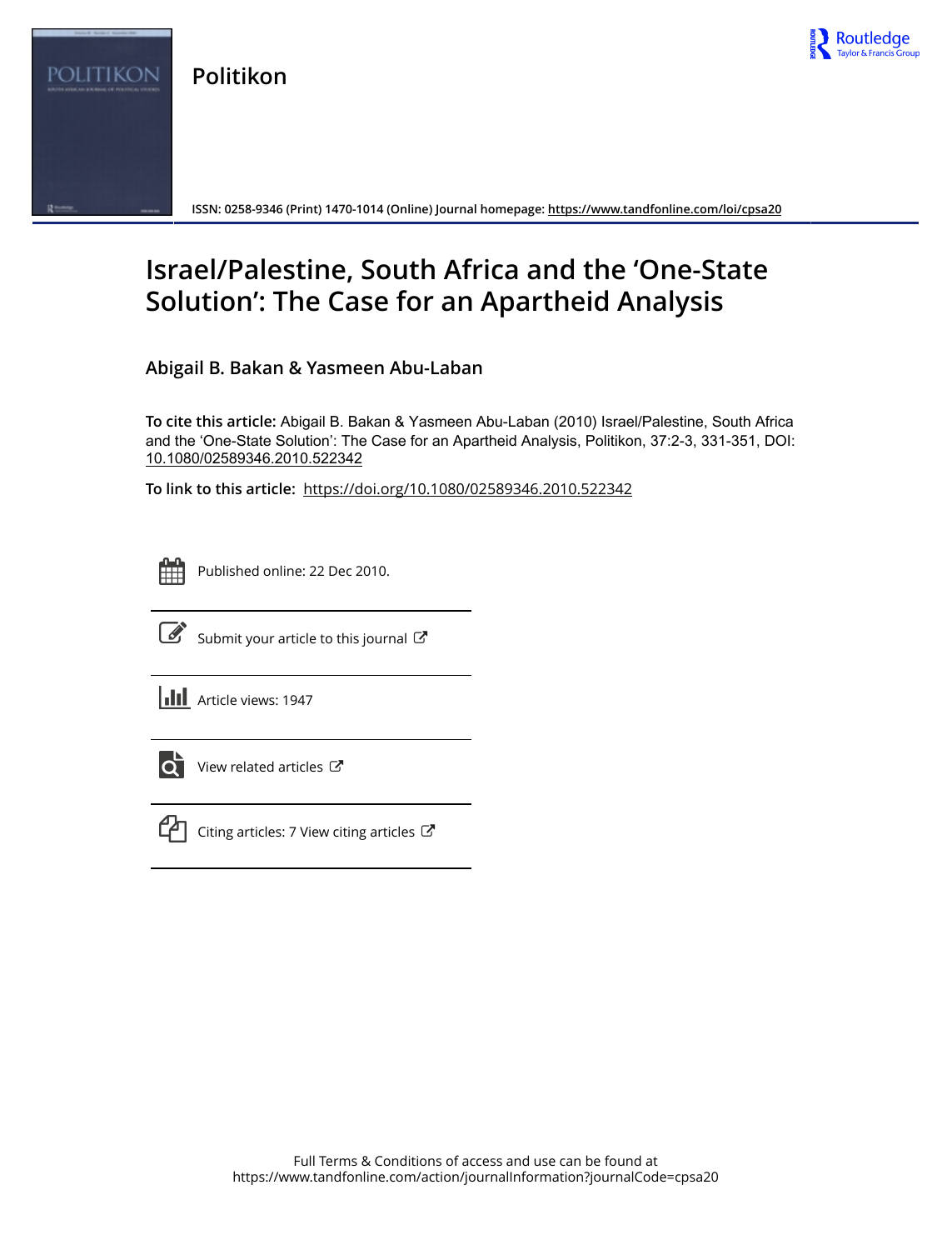# Israel/Palestine, South Africa and the 'One-State Solution': The Case for an Apartheid Analysis

ABIGAIL B. BAKAN<sup>∗</sup> AND YASMEEN ABU-LABAN∗∗

ABSTRACT The application of the term 'apartheid' to the policies and practices of the Israeli state forms a flashpoint in contemporary global politics. South Africa has provided a point of comparison for many state formations, and we suggest that, overall, the apartheid analysis serves as a useful contribution regarding Israel/Palestine within the framework of comparative political science. Moreover, because of the transformation evident in South Africa since 1994, the reference to the apartheid experience draws attention to the possibility of change, and has been a central element in discussions of the 'one-state solution' to the Middle East conflict. Adopting an approach consistent with the comparative method in political science, we see comparison as a means through which to highlight both similarities and differences between Israel (post-1948 and post-1967) and the apartheid-era South African context.

## Introduction: Apartheid—what's in a name?

The application of the term 'apartheid' to the policies and practices of the Israeli state forms a flashpoint in contemporary politics, far outside the geographic context of Israel/Palestine. In today's charged political atmosphere, the apartheid analysis of Israel/Palestine has often been taken away from a normalized analytical context. In the words of one article in the journal *Israel Studies*, it is claimed to be part of 'official Palestinian propaganda' (Inbar, 2006, p. 827). Clearly, comparisons between South Africa and Israel have been made not only by Palestinians, but also by many others of multiple identities, including Jewish critics and others whose identities fall between and/or outside these groupings.<sup>1</sup> More significantly, the dismissal as 'propaganda' omits the fact that there is an established tradition of scholarship that places Israel in comparative context with other settler societies, including South Africa (Will, 2007, p. 412; Rodinson, 1973; Cliff, 2000, p. 9; Pollak, 2009). Further, South Africa has provided a point of comparison for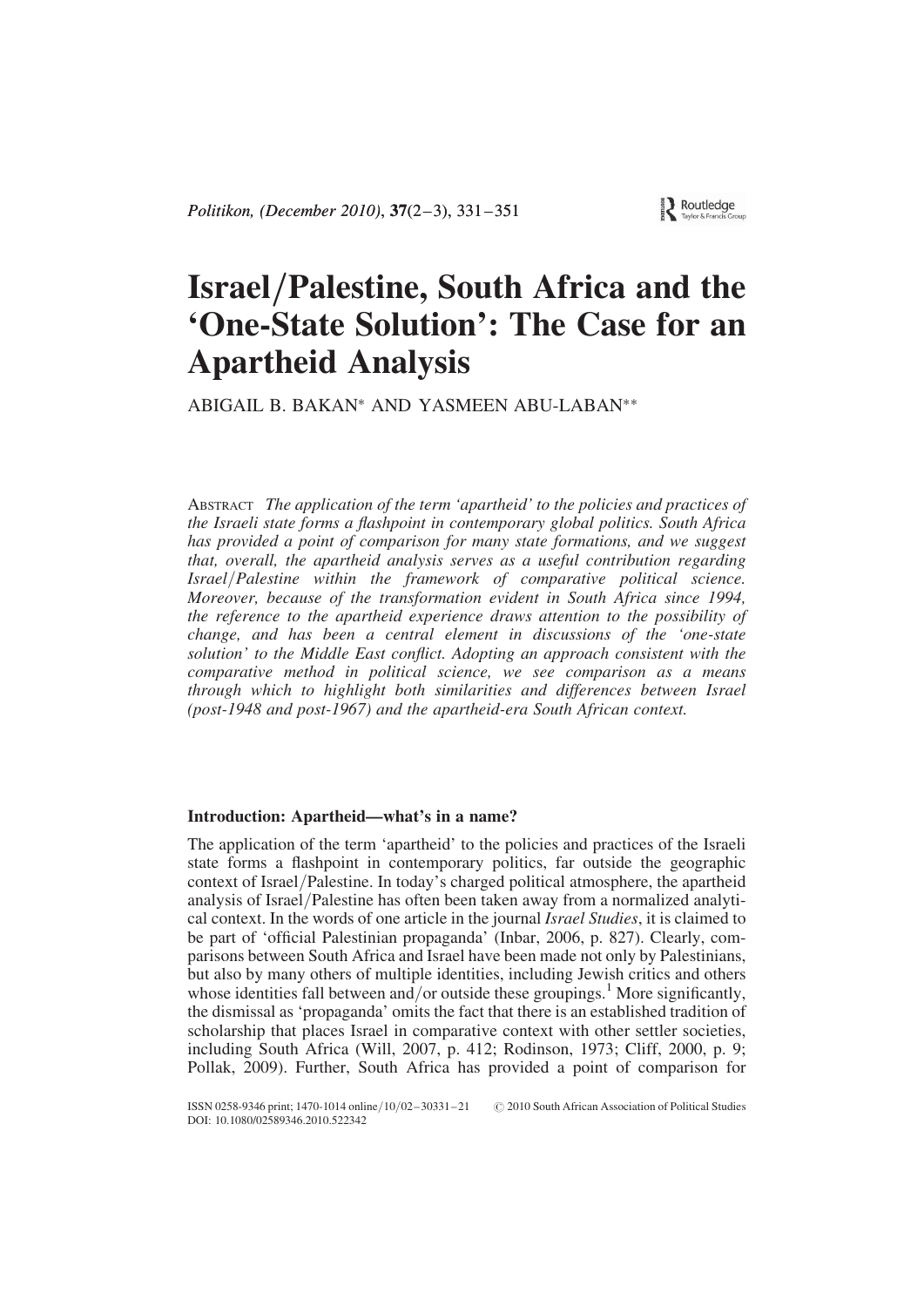many state formations and policies, including those of the United States and Brazil (Marx, 1998).

Moreover, the analysis of state practices and policies as grounded in apartheid is increasingly part of the standard terminology adopted in comparative political analysis. The term has been frequently used—notably without major controversy or charges—in relation to a range of states and systems other than Israel, which are discussed in more detail below. As we have argued elsewhere, the concept of the racial contract, developed by Charles Mills as a means to understand systemic racism in power relations within and between states, is of considerable potential. For Mills, the modern world was created through a series of racial contracts, including those over slavery and colonialism, that propelled 'European whites' to the apex. As such, the racial contract is not between equal individuals, but between those who 'count' and those who do not (1997, p. 3). We have suggested the concept of 'racial contract' (Mills, 1997; Pateman and Mills, 2007) is applicable to the Israel/Palestine context. In particular, we have found it appropriate for understanding the hierarchy that elevates Jewish 'nationality' in Israel/Palestine in relation to non-Jews; the way Ashkenazi Jews originating from European/ western countries have been accorded superordinate political, cultural and economic power in Israel; and the way an international racial contract between the state of Israel and powerful allies has worked to absent Palestinians through extreme repression and statelessness (Abu-Laban and Bakan, 2008). The international terrain is complicated by the historically 'less than white' (Brodkin, 1999, p. 23) status of Jews in Europe and North America, culminating in the holocaust, where a population was socially constructed as a racialized 'other' subject to systemic anti-Semitism (anti-Jewish racism). However, the post-World War II ascendance of Zionism as an element of western ideological hegemony, the colonization of historic Palestine, and the attendant privileged status of European Jews in Israel as part of the state settler project, have altered the relations of race and class in the Middle East and internationally today. The consequent colonization, racialization and stereotyping of the Arab 'other' that has marked the Palestinian population demands an analysis of patterns of racialization.

The application of the term apartheid, meaning state-sponsored 'separateness' of 'races', is consistent with the racial contract framework, and draws attention to the exclusionary and violent character of the Israeli Zionist project regarding the indigenous Palestinian population. Moreover, while we do not minimize the continuing and serious inequalities based on race, class and gender in contemporary South Africa, because of the 1994 transformation, the reference to the apartheid experience remains notable insofar as it draws attention to the possibility of change. Many of those who advocate the need for profound structural transformation in order to address the ongoing conflict in Israel/Palestine, most notably a one-state solution, frame their arguments with reference to or in the context of a challenge to an apartheid-like system (Farsakh, 2002, 2005; Tilley, 2005; Karmi, 2007; Davis, 2003; Abunimah, 2005; Cook, 2006; Davis, 2003).

Building on our work which brings Israel into the purview of comparative analysis within a framework of critical race theory, in this article we seek to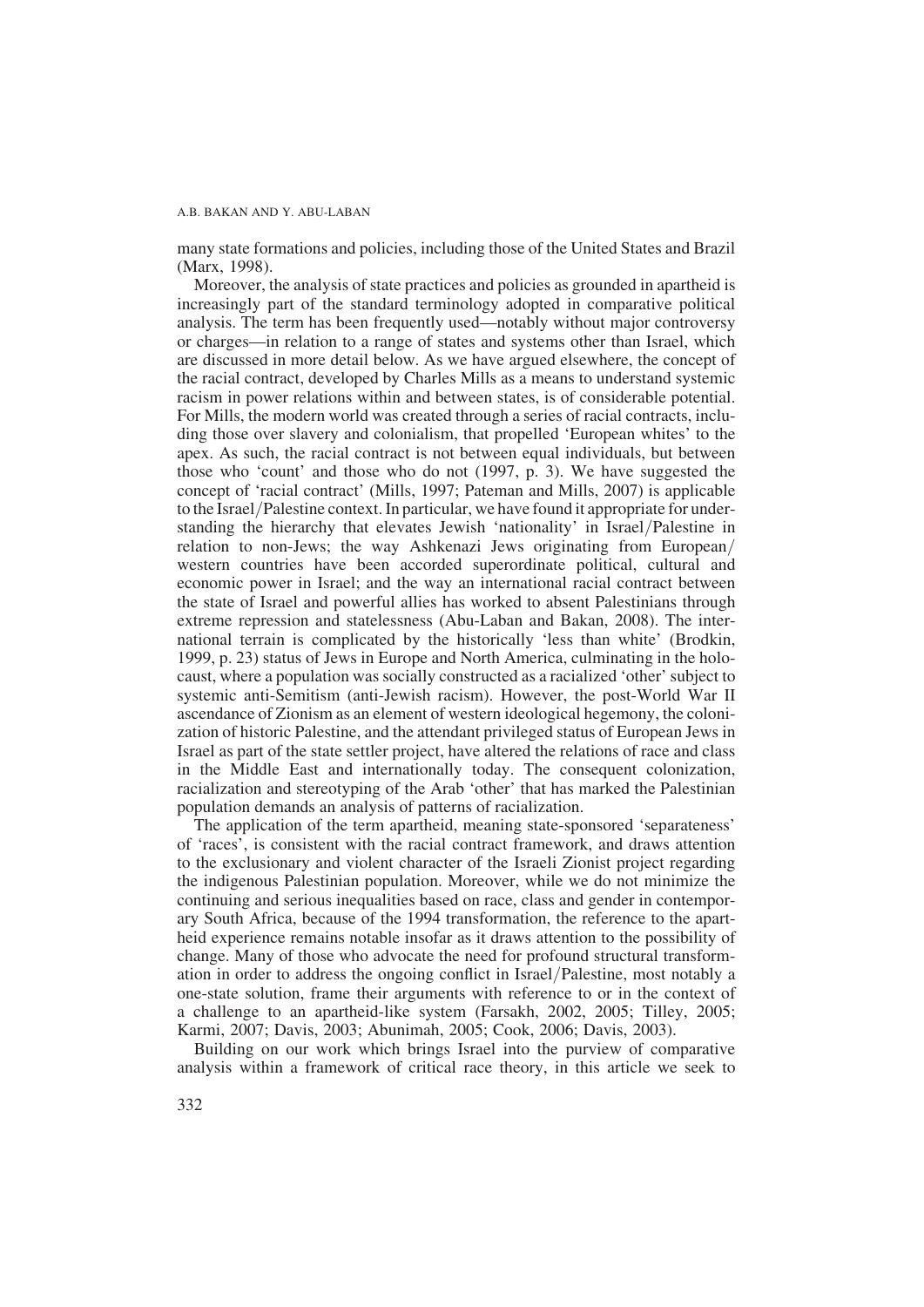advance discussions of Israel/Palestine by considering the implications of the apartheid analysis in the context of a social justice framing, including considerations of a one-state solution. We suggest that from the perspective of comparative political science, the notion of apartheid serves as a useful categorization of the Israeli state, applicable not only after 1967 but also since the state's establishment in 1948. The one-state perspective can be usefully linked to the apartheid analysis in that it not only suggests a framework for understanding the racialized and ethnically exclusive character of the Israeli state, but also presents a conceptualization that can point to an alternative—a post-apartheid reality. Therefore the apartheid framework offers a transformative normative positioning, an alternative to ethnic particularism, and a challenge to a discourse of Israeli exceptionalism.

Our analysis, however, does not rely upon an exact correlation between Israel/ Palestine and apartheid South Africa. Adopting an approach consistent with the comparative method in political science, we see comparison as a means through which to highlight both similarities and differences. In fact, comparative studies that place Israel in the context of 'strong states', or that assume unproblematized similarities with western liberal democracies, blur characteristics that the apartheid framework serves to bring into focus (Ben-Rafael, 2004; Migdal, 2001). Both similarities and differences between Israel and apartheid South Africa can be usefully brought into relief, allowing for a more nuanced understanding of the realities under study, not least patterns of racialization.

We suggest that in light of state practices of systemic differential treatment based on racialized and ethnicized characteristics that affect citizenship and rights, the apartheid analysis has significant empirical validity in the case of Israel/Palestine. Moreover, it operates as a useful normative tool, which supports an increasingly effective international mobilizing strategy. By providing a contextualization for 'comparative apartheid studies', unique characteristics of both Israel and South Africa can be valuably analysed. The apartheid framing of Israel/Palestine thus helps to open new discursive ground, challenging the silencing that inhibits comparative political analysis of those aspects claimed to be entirely sui generis in the Israeli context. And, regarding post-apartheid South Africa, such a perspective offers both the promise of transformation and stability within a liberal democratic unified state model, but also shows the limitations.

To illustrate the dimensions of our argument, we proceed from several points of entry to consider the relationship between the one-state solution and the apartheid analogy. In the first section, we offer a note on the extraordinary and contentious context of the application of the apartheid analysis in the case of Israel/Palestine. In the second section, we review the manner in which the notion of 'apartheid' has been a point of reference in comparative scholarship and international law, and how it informs authors who adopt the one-state perspective. In the third section we provide a selected literature review, indicating the various ways in which the apartheid framework has been considered useful in understanding the Israeli state. We then analyse, in the fourth section, the ways in which the context of Israel/Palestine is similar to, and different from, that of apartheid South Africa. We conclude by considering the value of the apartheid analysis of Israel/Palestine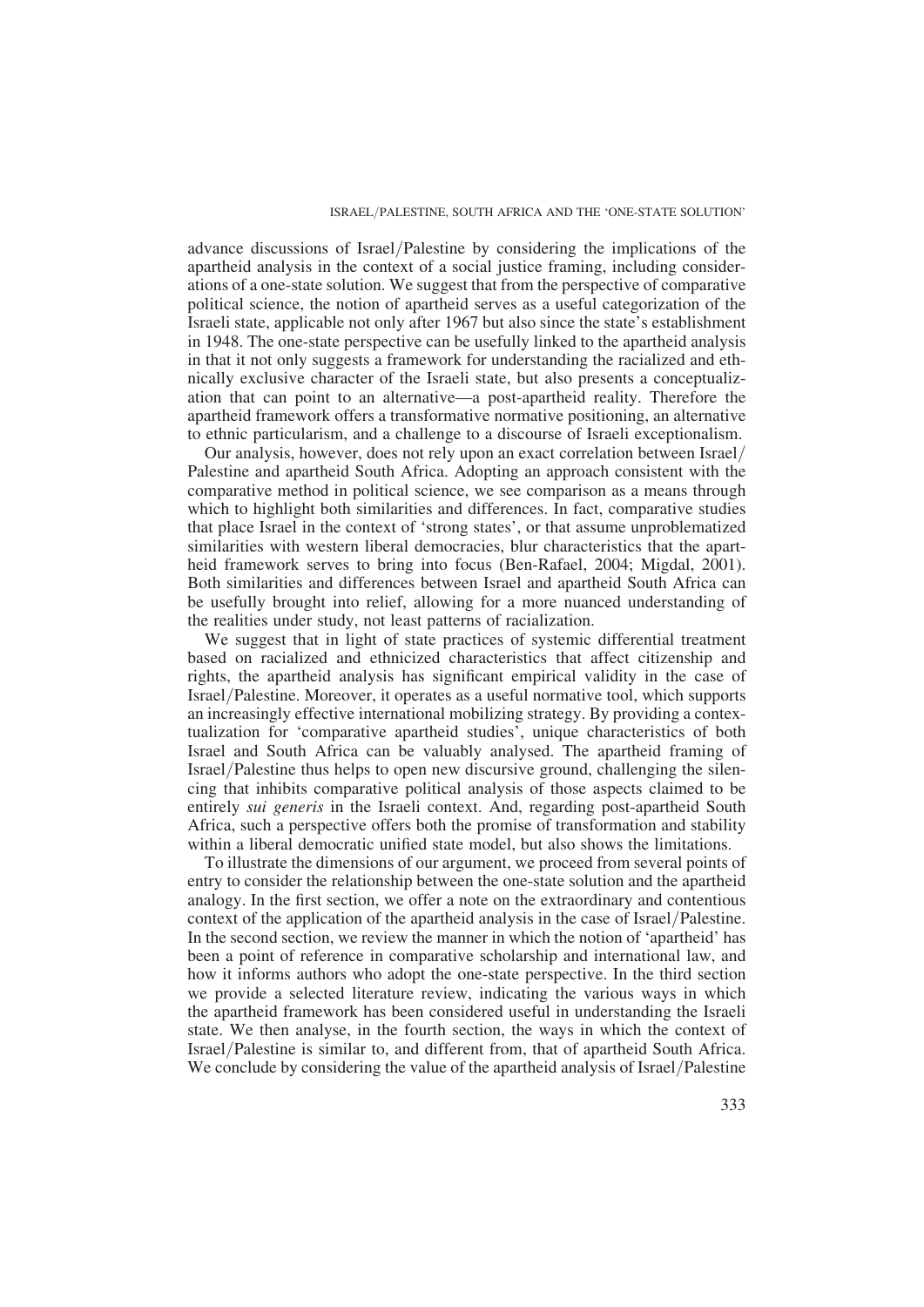from the perspective of its strategic significance, notably in advancing a framework of social solidarity with the Palestinian call for boycott, divestment and sanctions.

# A note on the contentious context

In light of the many contexts outside of apartheid South Africa that are labeled 'apartheid', we note that it becomes important to question the condemnations that have been so uniquely vociferous, and the international reverberations so uniquely intense, in the case of Israel. The 2007 soft cover publication of former American President Jimmy Carter's book Palestine: Peace Not Apartheid features an author interview on Amazon.com. Consider that one pointed question directed to Carter captures the mixed reactions to the use of the analogy in the title: 'Your use of the term "apartheid" has been a lightning rod in the response to your book. Can you explain your choice? Were you surprised by the reaction?' (www. amazon.com, 2007). More recently, Israeli Apartheid Week activities, which began at the University of Toronto in 2005 and have since become international, drew attention from some of Canada's top political leaders in 2009 (IAW 2009; Ziadah, 2009). Canada's Conservative Minister of Citizenship and Immigration stated that he was 'deeply concerned' by Israeli Apartheid Week events on Canadian university campuses and rhetorically asked 'whether these activities are beneficial or are simply an effort to cloak hatred and intolerance in an outward appearance of "intellectual inquiry"' (Canada, Citizenship and Immigration, 2009). Similar expressions came from Liberal leader of the Official Opposition Michael Ignatieff, who pronounced that 'labeling Israel an "apartheid" state is a deliberate attempt to undermine the legitimacy of the Jewish state itself' (Podur, 2009; NP Editor, 2009). Not least, there have been two United Nationssponsored World Conferences Against Racism (2001 and 2009) which, while global in their focus, have been challenged by calls for countries to boycott the proceedings as a result of discussions of Israel in relation to international law, racism, and 'a new kind of apartheid' (Goodenough, 2008; Jackson and Faupin, 2008). The movement to withdraw from the 2009 conference was led by the Government of Canada under the leadership of minority Conservative Prime Minister Stephen Harper (Reuters, 2008).

Of course, on all of these fronts, there have been varied counter-positions advanced. To Amazon.com, Jimmy Carter replied: '[t]he book is about Palestine, the occupied territories, and not about Israel. Forced segregation in the West Bank and terrible oppression of the Palestinians create a situation accurately described by the word' (Amazon.com, 2007). To Jason Kenney, Canadian Professors Judy Rebick and Alan Sears (self-described 'Jews in Solidarity with Palestine') wrote a memo asserting that 'the misuse of equity claims to silence Palestinian voices is a setback in the advancement of a human rights agenda' (Rebick and Sears, 2009). To Michael Ignatieff, Toronto writer Jason Podur suggested that 'whether Israel is an apartheid state or not is a factual matter...' (Podur, 2009). And at the Durban 2009 conference, which actually took place in Geneva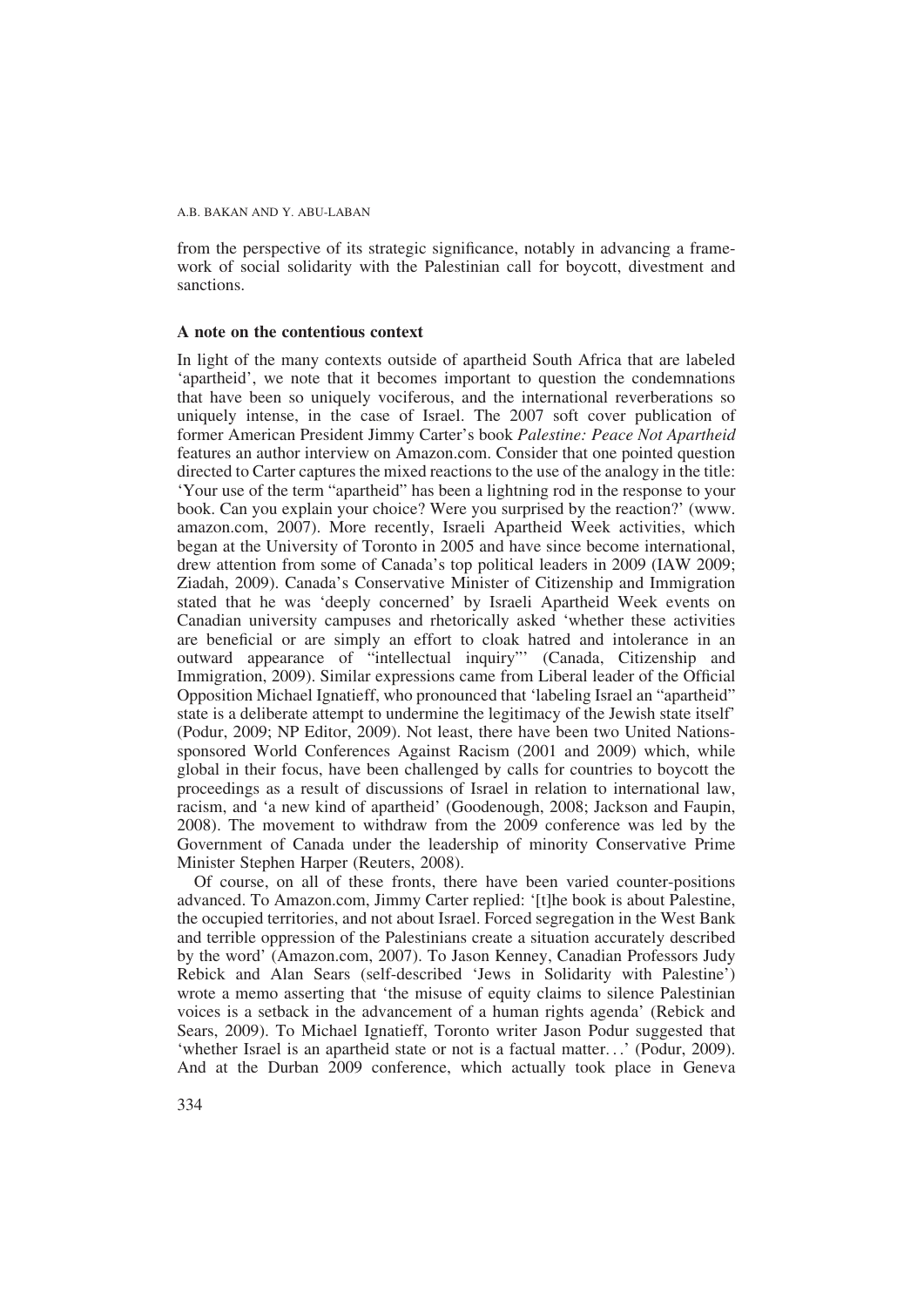(20–24 April), a 'Joint Statement of the Canadian Civil Society', signed by a broad range of organizations including the African Canadian Legal Clinic, the Canadian Arab Federation, the Canadian Labour Congress and Independent Jewish Voices, was presented by a delegation of Canadian observers. The statement noted: 'Canada's refusal to participate in the UN process is a demonstration of its failure to acknowledge the persistence of racism and state responsibility to address it' (African Legal Clinic et al., 2009).

The thrust of the campaigns to delegitimize discussions of 'apartheid' in Israel/ Palestine not only hamper analytic understanding, but also serve to inhibit full and meaningful discussion of anti-racist strategies, including envisioning possible state models and paths to a just and lasting peace. This can be attributed substantively to what we call a mythologized exceptionalism surrounding analyses of Israel, which work to perpetuate the status quo (Abu-Laban and Bakan, forthcoming, 2010). Mythologized exceptionalism is seen in the portrayal of Israel as a uniquely 'Jewish' state, and as the only 'democratic' state in the context of the Middle East; it also serves to render practices considered unacceptable under international law beyond normative challenge (Dugard, 2009, p. xiii). Moreover, mythologized exceptionalism seems to absent Israel from the purview of mainstream scholarly discussions of racism, racialization and anti-racism, especially in comparative perspective (Lentin, 2008; Abu-Laban and Bakan, 2008; Goldberg, 2009). In the argument developed below, we attempt to re-frame Israel/Palestine within such a comparative perspective.

# Apartheid considered: Comparative scholarship, international law, and one-state advocates

Many scholars and political analysts who adopt the one-state perspective as a solution to the crisis in the Middle East accept the assignment of apartheid as applicable to the state of Israel. This idea, if marginal between the 1940s and the 1970s, was largely circumvented by the expectation of a two-state model in the 1990s; recently, however, discussions of the one-state model have dramatically re-emerged. Edward Said's pivotal 1999 commentary in The New York Times titled 'The One State Solution' was indicative of an emerging new common sense. He stated:

[I]t is time to question whether the entire process begun in Oslo in 1993 is the right instrument for bringing peace between Palestinians and Israelis... The alternatives are unpleasantly simple: either the war continues (along with the onerous cost of the current peace process) or a way out, based on peace and equality (as in South Africa after apartheid) is actively sought, despite the many obstacles (Said, 1999).

There is now expansive literature, matched by a proliferation of academic conferences, specifically dedicated to assessing the one-state strategy in terms of its policy implications for the Middle East conflict.<sup>2</sup> Ghada Karmi suggests a useful summation of the debates: '[T]he two-state solution, whatever its merits or drawbacks, stood little chance of being realized in practice. The obvious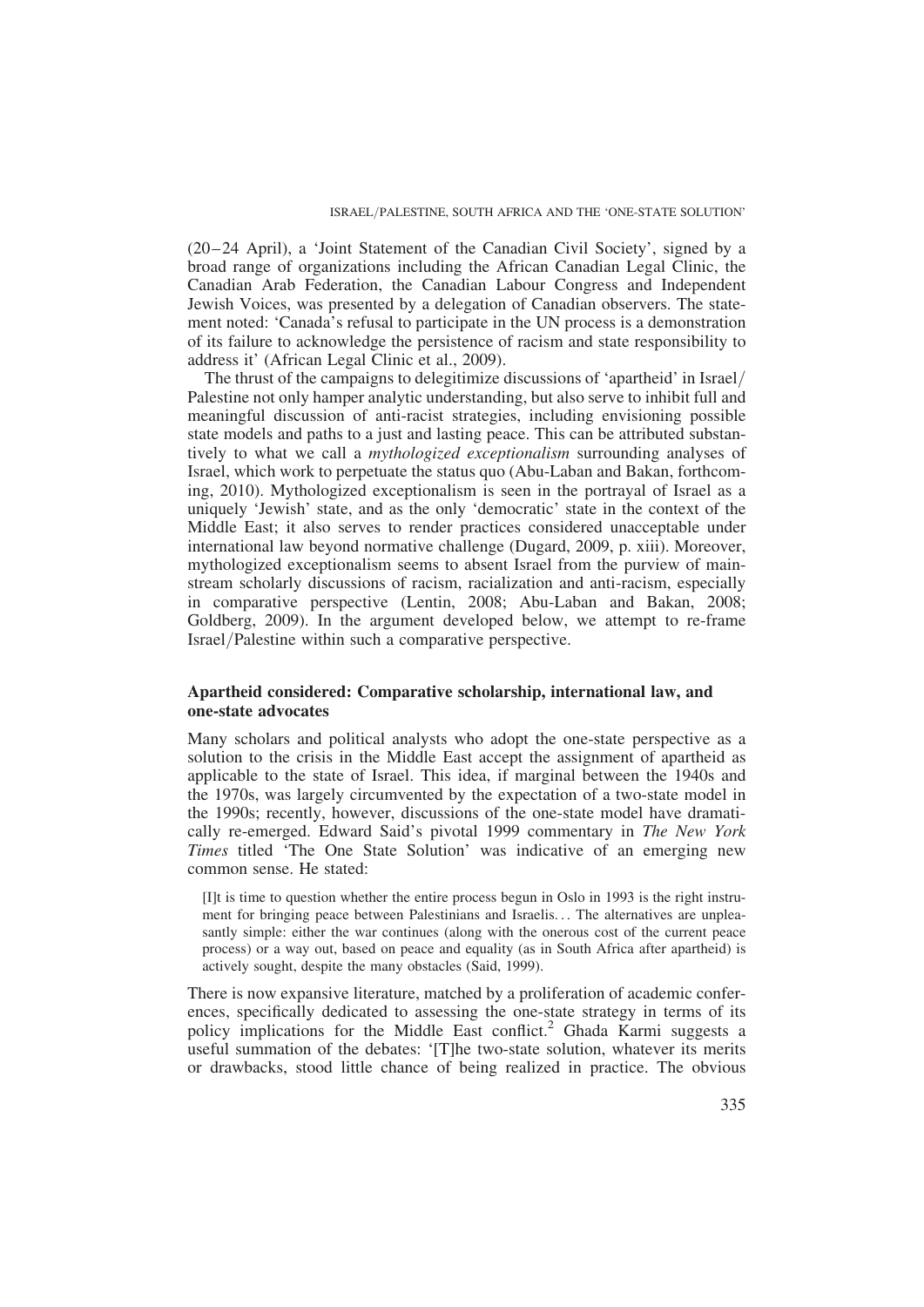alternative to it and to the variety of Israeli unilateralist proposals was the onestate solution' (Karmi, 2007, p. 229).

The notion of 'apartheid' has tended to bridge discussions of the one and twostate approaches. It has found resonance within Israel/Palestine in large measure in response to a perceived intensification of separation, associated with, rather than mitigated by, the two-state transitional policies and processes. Jonathan Cook indicates the inherent normative limitations of the two-state model, emphasizing that to the extent that it is accepted within Israeli civil society, it presumes the negation of inclusion of Palestinians, or 'Arab Israelis', in an even more exclusive Jewish-only Israeli state (Cook, 2006). In particular, the continued construction of the 'Separation Barrier', referred to by many locally as the 'Apartheid Wall', indicates that recurrent Israeli governments have envisioned a deepening divide. They have also refused to adhere to the ruling of the International Court of Justice that deemed the construction of the wall, which is constructed deep in Palestinian territory, illegal (Abu-Laban and Bakan, forthcoming). As one Guardian journalist observed, 'Comparisons between white rule in South Africa and Israel's system of control over the Arab peoples it governs are increasingly heard. Opponents of the vast steel and concrete barrier under construction through the West Bank and Jerusalem dubbed it the "apartheid wall" because it forces communities apart and grabs land' (McGreal, 2006).

The comparison with apartheid South Africa has therefore been raised within Israel. This includes the comments of former Prime Minister Ehud Olmert, in the context of assessing the risk to Israel if the two-state model failed (Benn et al., 2007). In July 2008, the editor of the Israeli daily, Ha'aretz, insisted on the accuracy of labelling Israel an apartheid state in comments addressing the United Nations. He then refused to retract the comments when challenged by a local synagogue hosting his visit in Britain, which was sponsored by the World Zionist Organization (HaLevi, 2008). And in February 2010, Ehud Barak, Israel's Defense Minister, was reported to have delivered 'an unusually blunt warning to his country that a failure to make peace with the Palestinians would leave either a state with no Jewish majority or an "apartheid" regime' (McCarthy, 2010). Also, and significantly in response to these realities, the contemporary civil society movement for boycott, divestment and sanctions (BDS) against Israel has similarly popularized the notion of 'apartheid' in reference to Israel (Bakan and Abu-Laban, 2009; BNC, 2008). This movement responded to the call of over 170 Palestinian civil society groups, and has garnered increasing international support, including among Jewish spokespersons outside and inside Israel. For example, Canadian journalist and writer Naomi Klein and Israeli professor Neve Gordon have both written in support of BDS (Klein, 2009; Gordon, 2009a). Within Israel such groups as Boycott from Within, bringing together Jewish and Palestinian Israeli citizens, have endorsed the BDS call.

In the aftermath of the 31 May 2010 Israeli Defense Force armed attack on the international humanitarian aid convoy travelling to challenge the siege of Gaza, dubbed the Gaza Freedom Flotilla, new voices have joined in drawing comparisons between Israel's and South Africa's apartheid policies and supporting the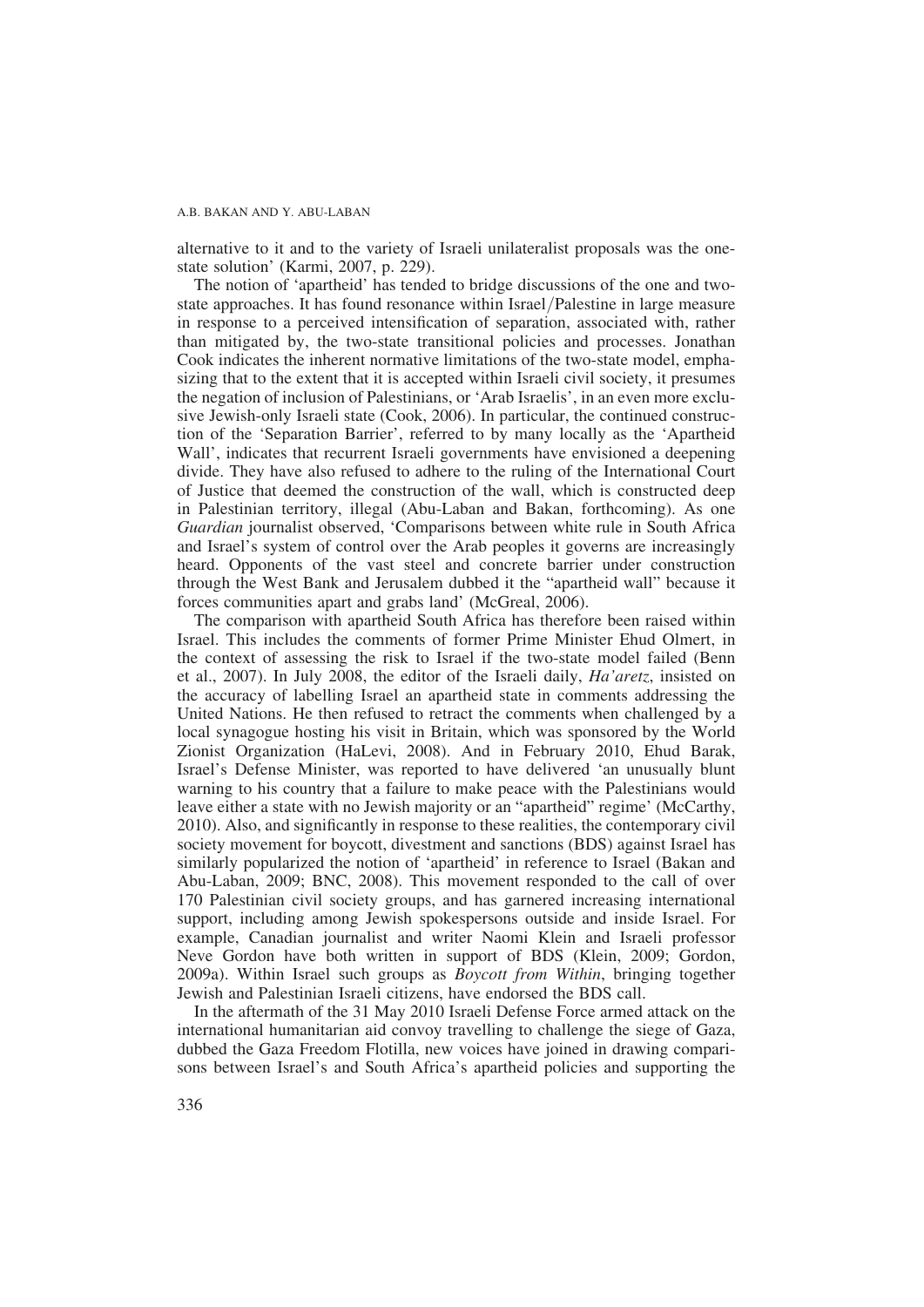emerging BDS campaign. Among these are, for example, Stéphane Frédéric Hessel, a former French ambassador, survivor of the Nazi holocaust, and a participant in the anti-Nazi resistance in France, as well as one of the original drafters of the Universal Declaration of Human Rights in 1948 (Hessel, 2010).

In the context of this emerging discourse, the notion of apartheid is arguably gaining a specific meaning in the context of Israel/Palestine, where explicit comparisons with South Africa pale in importance. The adoption of 'apartheid' as a systemic framework of state practice and policy is certainly, however, rooted in the South African reality; the word 'apartheid' literally is an Afrikaans term meaning 'separateness'. The policy of legal racial separation was a self-identified ideology of the South African state associated with the National Party (Van den Berghe, 1965; Arrighi and Saul, 1973; Callinicos, 1992). However, it is not, we maintain, necessary to assume a reductive comparison, where the applicability of the apartheid analysis is dependent upon a search for exact similitude. Our argument maintains the applicability of an apartheid analysis in the case of Israel/ Palestine in the context of a more general comparative discussion, where apartheid South Africa and Israel are taken as case studies of a more generalized phenomenon in the construction of capitalist state power relations and racial contracts.

This contextualization is, moreover, consistent with trends in current comparative scholarship. 'Apartheid' has been the term of choice to describe a number of phenomena marked by sharp inequalities associated with racialized barriers legitimated in state projects. The notion of 'global apartheid', for example, has become a common reference point to address the developmental gap and related policies that mark the divide between the global North and global South (Bond, 2001, 2004; Ginsburg, 2004). The close correlation between racialized division and class in Canada has been identified by Grace-Edward Galabuzi as a system of 'economic apartheid' (Galabuzi, 2006), a term also applied to consider the continued class and race divisions in South Africa in a post-political apartheid context (Bond, 2001, 2004). 'Apartheid' has been used to explain increasing immigration controls over the post-Cold War period towards migrants from the developing world in the wealthy countries of North America, Europe and Australasia (Richmond, 1994); the post-World War II urban segregation and poverty of African-Americans (Massey and Denton, 1993); and the under-recognized discrimination towards Korean minorities by the Japanese state today (Hicks, 1997).

Such an approach is also consistent with international law, where apartheid is identified as a crime (MacAllister, 2008; Jamjoum, 2009; White, 2009). The United Nations Convention on the Suppression and Punishment of the Crime of Apartheid (referred to as the Apartheid Convention) was established specifically to challenge South African policy. However, it identified South Africa in violation of extant international law, and applied this generically regardless of countryspecific context. The extension of international law based on a specific phenomenon is standard, as the crime of 'slavery' followed the Atlantic slave trade, and 'genocide' followed the actions of the Nazis in Germany (Jamjoum, 2009). However, rather than suggesting such crimes are unique to the example from which they derive, an international legal framework indicates the crime; as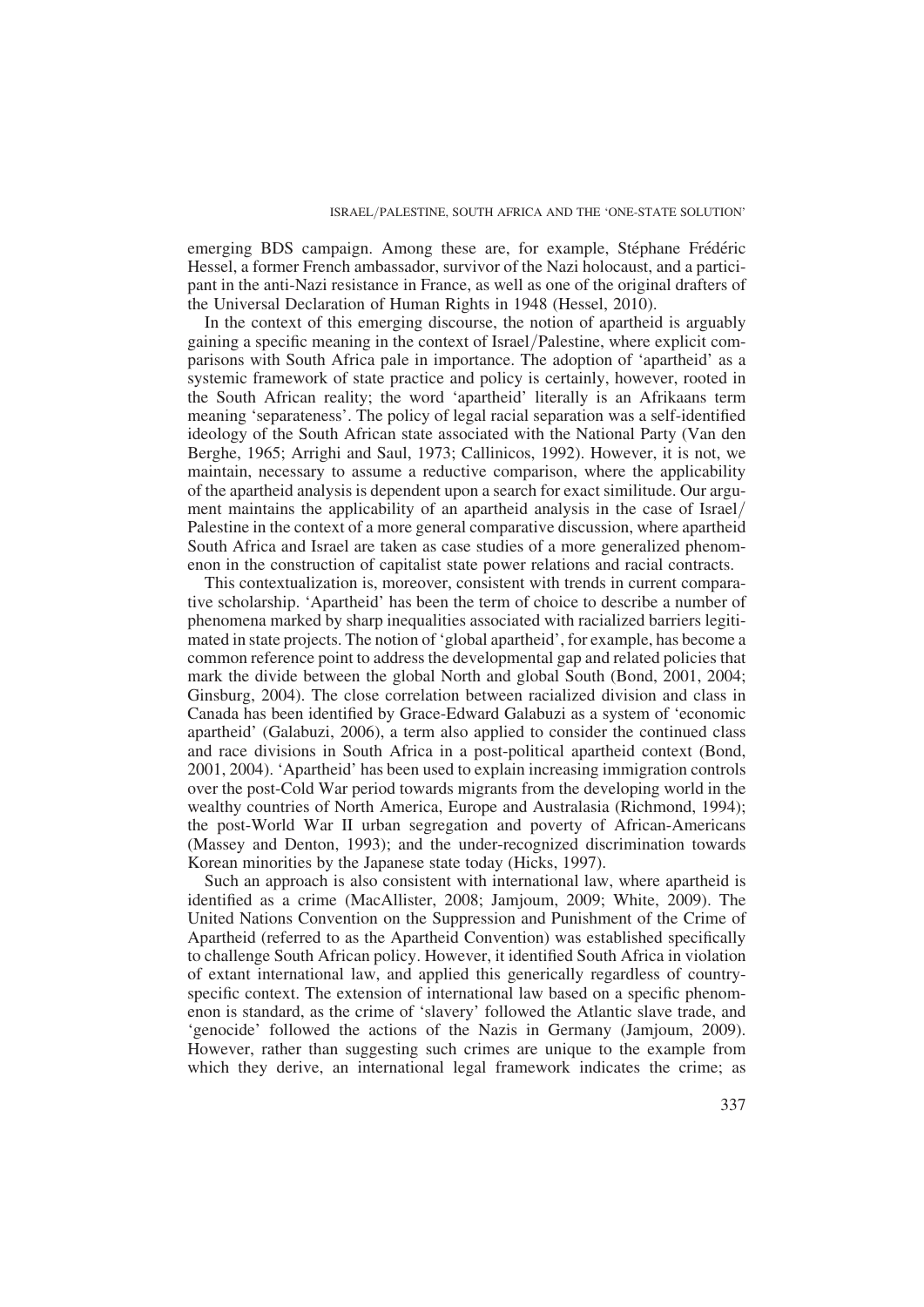such, state actions can be committed, resisted or halted in relationship to this crime. Much the same conclusion was reached by the Human Sciences Research Council of South Africa (June, 2009) when it released a 300-page report concluding that Israel practiced both colonialism and apartheid, as defined by international law, in the Occupied Palestinian Territories.

A summary of the international context by John Dugard, legal expert and former Special Rapporteur to the UN Commission on Human Rights and International Humanitarian Law in the Occupied Palestinian Territory, is apt:

The Convention on the Suppression and Punishment of the Crime of Apartheid ... has its roots in the opposition of the United Nations to the discriminatory racial policies of the South African Government—known as apartheid—which lasted from 1948 to 1990. ... The Apartheid Convention was the ultimate step in the condemnation of apartheid as it not only declared that apartheid was unlawful because it violated the Charter of the United Nations, but in addition it declared apartheid to be criminal. The Apartheid Convention was adopted by the General Assembly on 30 November 1973.... It came into force on 18 July 1976. As of August 2008, it has been ratified by 107 States (Dugard, 2008).<sup>3</sup>

Further, the Rome Statute of the International Criminal Court established apartheid as one of a number of crimes against humanity. Such crimes include acts of murder, extermination, enslavement, deportation or forcible transfer of population, imprisonment or severe deprivation, or other inhumane acts 'committed as part of a widespread or systematic attack directed against any civilian population, with knowledge of the attack' (Rome Statute, 1998). Further, according to Article 7, section  $2(h)$ : '[t]he "crime of apartheid" means inhumane acts ... committed in the context of an institutionalized regime of systematic oppression and domination by one racial group over any other racial group or groups and committed with the intention of maintaining that regime' (Rome Statute, 1998).

The applicability of the apartheid analysis in the Israel/Palestine context has considerable resonance, and has attracted the attention of scholars for many years and in a variety of ways. While some suggest direct parallels with the South African context, more commonly apartheid is addressed as a generic policy associated with colonial settler states. Apartheid can therefore be seen as a policy framework consistent with racialized and/or ethnic exclusivity: one that can be legitimately challenged, debated, and also, importantly, superseded. Understood in this more generic sense it is, we maintain, not only useful analytically in the Israel/Palestine case, but it also incorporates variation and local differences into its basic defining parameters. It therefore disrupts the ostensible non-comparability of the Zionist ideological framework, which can be understood as one particular manifestation of apartheid.

## Apartheid compared: South Africa, Israel and the one-state literature

A comprehensive review of the extensive interdisciplinary and international literature addressing the one-state solution based on drawing connections between Israeli and South African apartheid systems goes beyond the scope of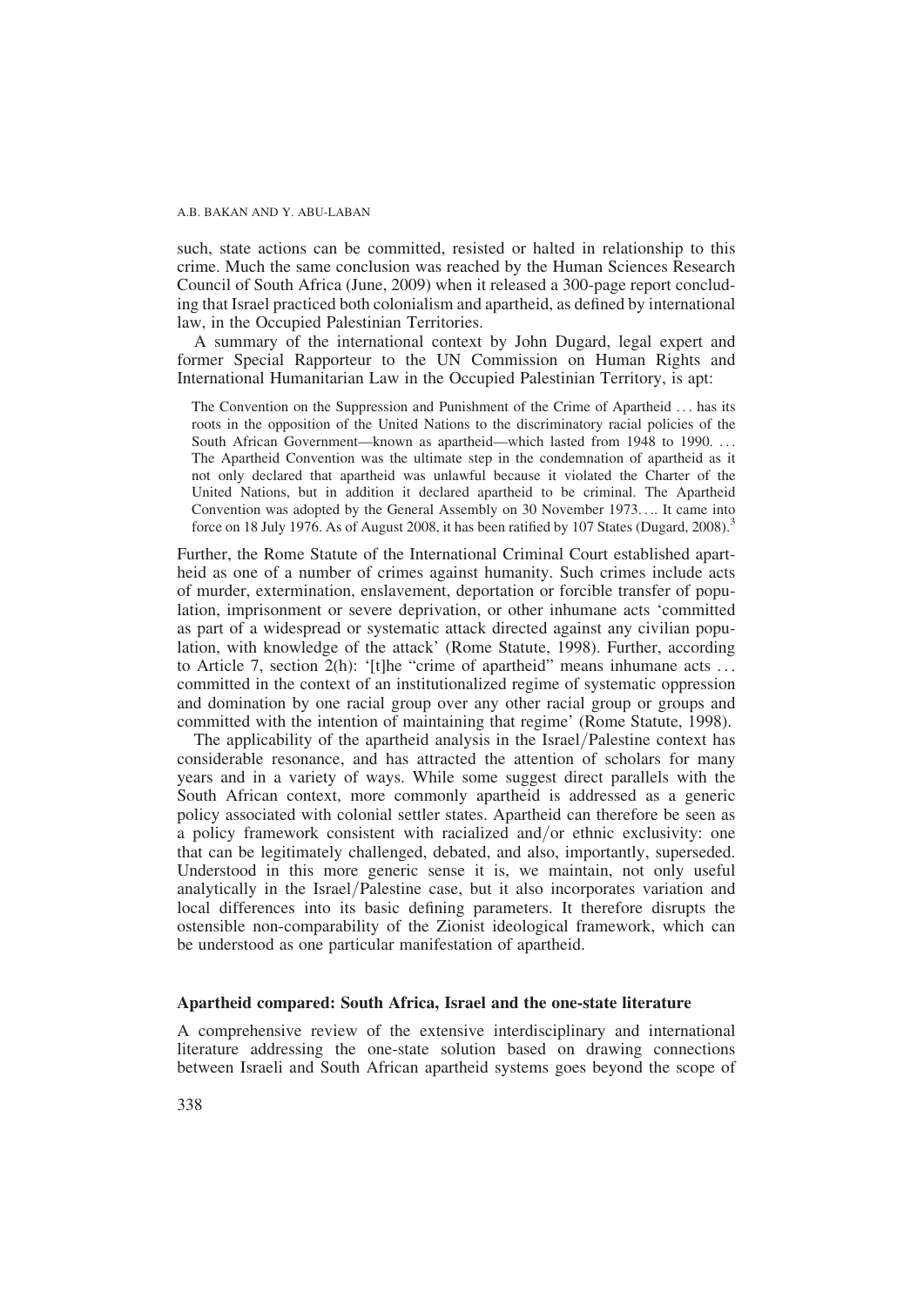this discussion. However, a brief consideration of selected texts is useful in indicating the value of the apartheid analysis from the vantage point of transformation. Put differently, even recognizing that post-apartheid South African society continues to be marked by class, race and gender inequalities, the dismantling of formal –legal inequality (in the form of apartheid) remains a significant change.

Many of those who adopt a one-state vision of social change in Israel/Palestine incorporate the notion of apartheid as an analytical and comparative tool. Virginia Tilley, for example, in The One-State Solution: A Breakthrough for Peace in the Israeli-Palestinian Deadlock (2005), recurrently points to the contradictory realities of pre-1994 South Africa to highlight similar tensions in post-1967 Israel. A central point is the deep integration of the Occupied Territories in the infrastructure of the Israeli state, rendering moot the Oslo model of an effective Palestinian state. Her emphasis is that Israel is in effect already so deeply entrenched in the Occupied Territories that a move to a single democratic state is the only possible next step towards a peaceful solution to the conflict. Her analysis is more empirical than analytical, focusing on the realities of the Israel/Palestine case study. The case is made that Israel/Palestine is currently in a sense a single state, unstable in its apartheid framing, and that a single, democratic state is a necessary corrective.

Leila Farsakh (2002; 2005) also advocates explicitly for the one-state model. Her argument draws a close comparison with apartheid South Africa. However, she maintains that the positive correlations are not universal, but are specifically associated with labour recruitment policies. She holds that since the 1967 occupation, and even more so since the enactment of the economic and labour policies associated with Oslo accords in the 1990s, Israel/Palestine has been moving closer to the South African apartheid model. The analogy with apartheid South Africa is, therefore, in this view, on a trajectory of increasing similarity, even as South Africa itself, and international public opinion, move in the opposite direction. Specifically, Farsakh argues that negotiations ostensibly towards the creation of a viable Palestinian state, have in fact mimicked South African 'Bantustanization'. The fragmented and isolated Palestinian communities that have been separated by militarized checkpoints, labour restrictions, and the construction of the Apartheid Wall have in fact ensured the failure of a viable Palestinian state, destined to produce results similar to those that led to the failure of South African apartheid.

From the perspective of a critical race analysis rooted in history, it is also important to consider the ethnically exclusive character of Israel within the 1948 boundaries. The 1948 context is addressed by a number of scholars who convincingly trace apartheid to the origins of the Israeli state. In his classic study, Uri Davis emphasizes the applicability of the apartheid analysis to Israel since 1948, rooted in the notion of an exclusively 'Jewish' state. Explicitly addressing the comparison with South Africa, Davis sees Israel and South Africa as two examples of apartheid as defined in international law. Recognizing differences, Davis maintains that to reject the applicability of the apartheid analysis on the basis of differences alone serves to absent or distort the significant similarities. The specific, and contradictory,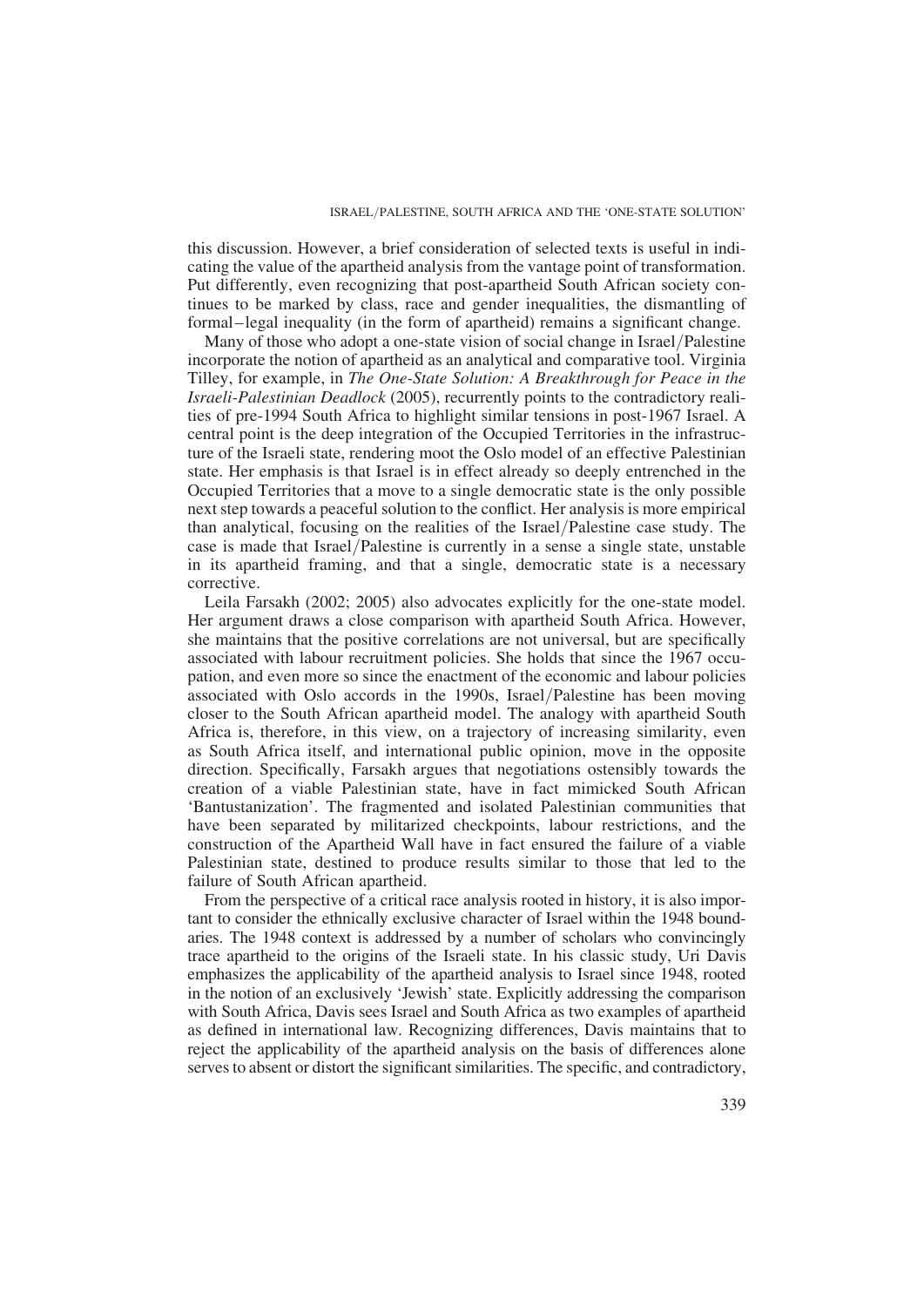character of Israeli apartheid is indicated in part by the state's historic rhetorical identification with liberal democracy (Davis, 2003, p. 87).

Ali Abunimah (2005), also an advocate of a one-state solution, similarly traces the apartheid character of Israel to the period of the original conquest of Palestinian land. He approaches the discussion from the entry point of the 1967 occupation and the failure of the two-state model. What Abunimah terms the 'impossible partition' of Israel/Palestine is not only a feature of the current crisis, but has a history dating back to 1930s colonialism (Abunimah, 2005, p. 19–54). The two-state model, popularized through the Oslo process, has been rendered increasingly less feasible as recent Israeli policy has strived to alter the 'demographic dilemma'—a racialized expression, common in Israeli discourse, of the fact of the rising Palestinian population relative to the Jewish population. Since August 2005 Jews in Israel have no longer constituted an absolute majority within the territory controlled by the state, and demographic projections point to a Palestinian majority in the near future. Israel's approach to a two-state model, rather than an accommodation to demands for Palestinian self-determination, is in fact, according to Abunimah, 'an effort to define boundaries for the state that assure a Jewish majority, but doesn't [sic] involve genuinely giving up control of the occupied territories...' (Abunimah, 2005, p. 57–58).

Abunimah's approach to the South Africa comparison specifically addresses distinctions, not least between the Afrikaner and Zionist self-images and historical narratives. He traces the foundational roots of both settler projects in the realities of colonialism, but indicates distinct local expressions. Noting Israeli Professor of Political Geography Oren Yiftachel in his critique of the 'exclusively Jewish discourse' that relegates Palestinians as a kind of 'silent backdrop or incidental stage setting', Abunimah addresses similarities in Zionist and Afrikaner founding ideologies (Abunimah, 2005, p. 138 –9; Yiftachel, 2005).

Heribert Adam and Kogila Moodley's comprehensive comparison of peacemaking in Israel/Palestine and South Africa focuses on a wide range of issues, from the political contexts of South African pre- and post-apartheid negotiations and the two-state model in the Middle East, to the roles of leadership, religion and political economy. Their emphasis in this comparison is to identify differences as more significant than similarities (Adam and Moodley, 2005, p. 19). Adam and Moodley also consider seriously the one-state model, in the context of a recognition that '[c]urrently, the very physical possibility of a Palestinian state is being destroyed' (2005, p. 175). However, the political context for a realistic one-state system is treated with skepticism in Israel/Palestine on the grounds that entrenched 'bicommunalism' could not be readily accommodated, and that security-consciousness is likely the most salient factor (Adam and Moodley, 2005, p. 179– 80). The suggestion is that a viable two-state model might serve as an interim solution until greater trust is built and a unified state is possible (Adam and Moodley, 2005, p. 180).

From the perspective of comparative political science, the significant point in this context is not, however, merely differences versus similarities, but that Israel/Palestine finds a comparative context when considered in relation to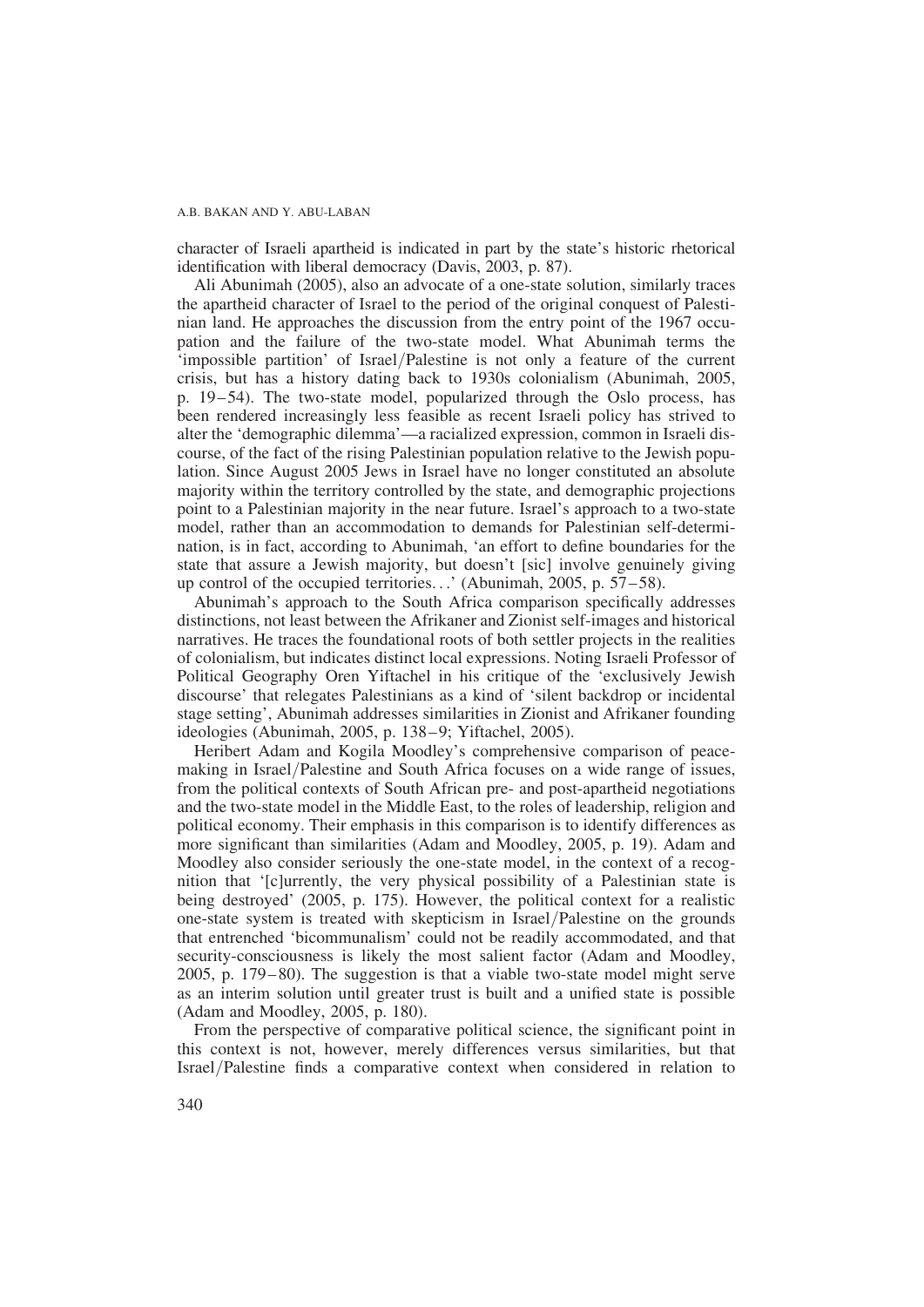apartheid South Africa. The fact of the comparison challenges the claimed exceptionalism of the Israeli state, and compels a focus on racialized ethnic divisions. More to the point, these recent examples of applications of the apartheid analysis to Israel/Palestine, however relevant to contemporary global events, in fact build on earlier accounts. For example, Ibrahim Abu-Lughod and Baha Abu-Laban (1974) offered foundational arguments in the current apartheid literature (Will, 2007, p. 412). They identify particularly 'the role of belief in racial superiority and manifest destiny in the colonialist position' in both Israel and apartheid South Africa (Abu-Lughod and Abu-Laban, 1974, p. viii).

Comparisons with South African apartheid have not always been rejected by Zionist advocates. Notably, the link is also traceable to the foundational roots of Israeli state ideology. Theodor Herzl, the Austro-Hungarian journalist and founder of modern Zionism in the late 1800s, compared his project to that of Cecil Rhodes, the British colonialist who spearheaded industrial settlement in South Africa and Rhodesia (the colonial predecessor of Zimbabwe). The commander of the South African Defence Force during World War I, Jan Smuts, was an early advocate of the 1917 Balfour Declaration that established British colonial support for Zionist settlement of Palestine (Weinstock, 1989). At the other end of the political spectrum, the comparison between Israel and South Africa has been raised by Marxist critics of Zionism to indicate the colonial settler character of the Israeli state (Rodinson, 1973). In his autobiography, Marxist Tony Cliff recalls how he drew the comparison regarding the apartheid system in his early years in mandate Palestine, as an anti-Zionist Jew, with his partner Charnie Rosenberg, a South African who originally came to Palestine as a socialist-Zionist but soon moved to an anti-Zionist position (Cliff, 2000, p. 9).

This brief review indicates that the apartheid analysis, including references that compare Israel/Palestine and apartheid South Africa, has both historic and contemporary relevance, and draws attention to a pattern of entrenched racism in Israel as well as the potential for radical transformation, particularly in terms of the one-state solution. At the same time, differences in the specific forms of apartheid are brought into relief. In the next section, we consider the nature of these similarities and differences between Israel and apartheid South Africa from the perspective of visioning a post-apartheid model.

## Apartheid Israel in a post-apartheid era: Challenge and transformation

The complexities associated with the democratic project in post-apartheid South Africa, regarding critical issues such as institutional structures and continuing and new configurations of racialized politics (see Shepherd, 2009; Peberdy and Crush, 2007) certainly merit concerted attention. However, the transition from apartheid to formal democracy is itself a significant event, and has compelled comparative attention. We suggest that the transition from an apartheid to a post-apartheid state in South Africa has altered the frame of consideration regarding other states. Notwithstanding the continuing realities of deep inequality in South Africa, commonly referred to as 'economic apartheid', a transition on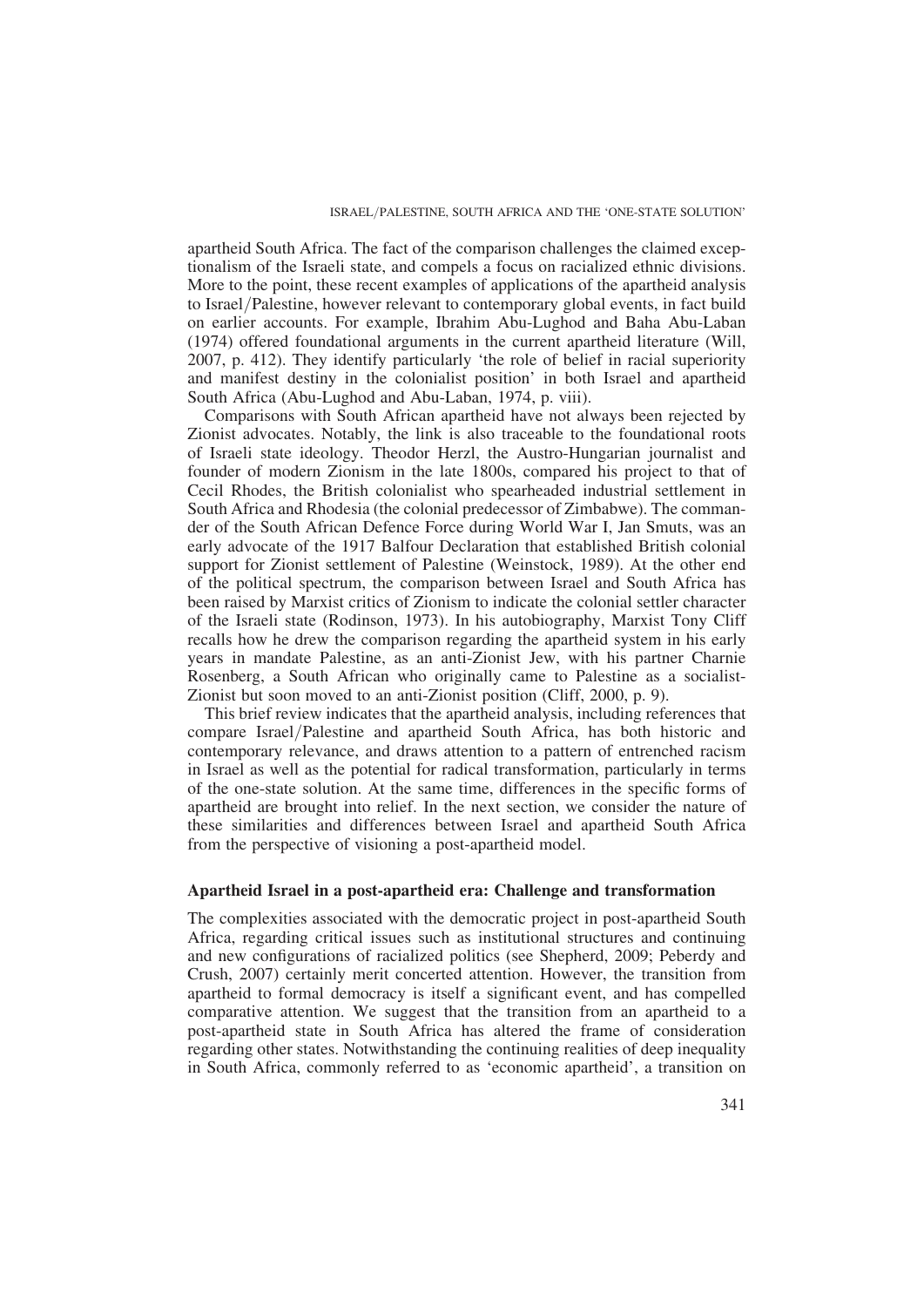this scale in a major country of the global South has served as an inspiration to those who identify with the particularized oppression experienced by the South African black population. It is also an indication that post-apartheid society is not a utopia, but merely a necessary first step in expanding democratic rights to those who have been victims of colonial settlement. Nelson Mandela, once imprisoned for life and labelled a 'terrorist', now stands as a moral icon of leadership, even if he also symbolizes an era of high expectations that were not fulfilled by outcomes. While there are obvious limitations in efforts to directly imitate the search for a 'new' Mandela (Adam and Moodley, 2005), the potential for transformation has significantly motivated attention to the one-state solution in the Middle East.

The sense of accomplishment in achieving a peaceful transition to a post-apartheid South Africa has been expressed, in part, by United Nations representatives attentive to Israel/Palestine. For example, the President of the United Nations General Assembly, Father Miguel D'Escoto Brockman urged the UN to use the term 'apartheid' to describe Israeli policies in the Occupied Palestinian Territories, noting particularly the resonance of the sanctions campaign against South Africa in the UN historically (Brockman, 2008). In his report as Special Rapporteur to the UN, titled Situation of Human Rights in the Palestinian Territories Occupied Since 1967, Richard Falk 'takes particular note of the fact that the military occupation of the Palestinian territory has gone on for more than 40 years and that it possesses characteristics of colonialism and apartheid' (Falk, 2008).

According to Virginia Tilley, Israel's model of 'ethnic democracy' is notably outdated in light of an emerging post-apartheid global pattern. It marks an increasingly 'intolerable embarrassment, as the model is long obsolete elsewhere... The shift rose to catch South Africa and quickly discredited apartheid' (Tilley, 2005, p. 181). Tilley also lists Milosovic's 'Greater Serbia', the 'White Australia' project, and the official and unofficial policies of racial exclusion associated with pre-1960s Southern US states, as similarly outdated models. Israel suffers, according to Tilley, from exceptionally poor timing; international trends since World War II have, albeit at a slow pace, indicated a move away from ethnically exclusive principles in democratic states (Tilley, 2005, p. 182).

Seen through a post-apartheid lens, both apartheid South Africa and contemporary Israel can be understood to violate the principle of the equal moral worth of human beings. For instance, Daryl Glaser acknowledges not only the empirical similarities between apartheid South Africa and Israel, but moral ones relating to such ideals as individual liberty, substantive equality and democracy (2003, p. 405– 6). For Glaser the comparison between apartheid South Africa and Israel is at its strongest in the West Bank and Gaza. He notes that 'Israeli Zionism is as bad as apartheid morally, and that it is as bad in similar ways' (Glaser, 2003, p. 404).

Raef Zreik suggests that an emphasis on South African experiences tends to privilege a focus on law and rights, and this may come at the expense of historical specificity and complexity of the Palestinian experience because of their distinct, and continuing, post-1948 fragmentation. He acknowledges that apartheid is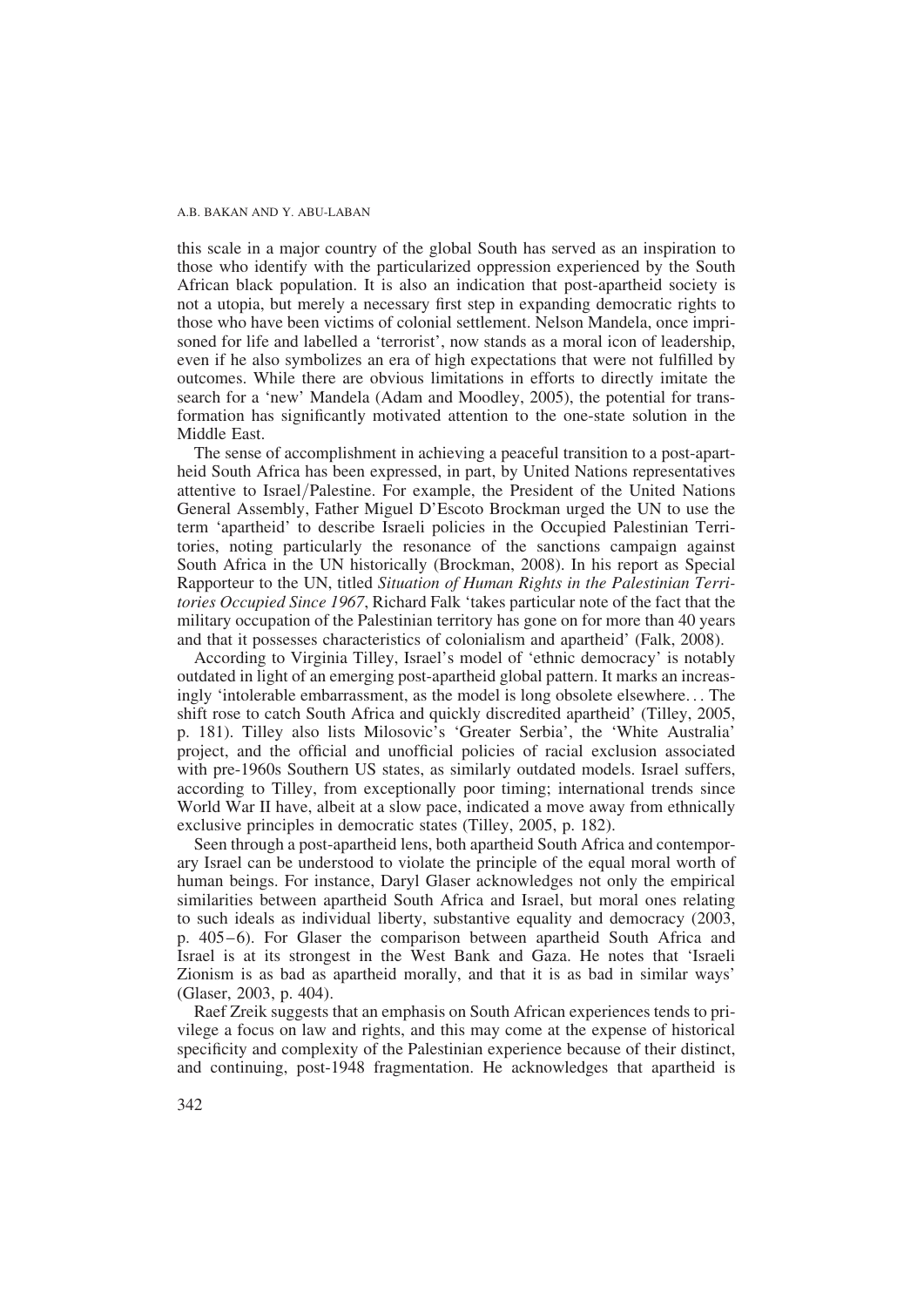especially obvious regarding the situation of the Palestinians in the West Bank and Gaza in light of the Apartheid Wall, parallel laws, pass system, separate roads for Jews only, and so on (Zriek, 2004, p. 72). However, he notes that the national context is different, and specifically suggests that the chances for a 'civic' (as opposed to 'ethnic') form of nationalism were higher in South Africa.

Whereas in South Africa the blacks, whites, and 'coloreds' all considered themselves South Africans ... in Israel ... even in the best of times the civic 'we' that had tentatively begun to emerge was always permeated and even overridden on both sides by a national 'we' (Zriek, 2004, p. 76).

The apartheid framework can, however, be aptly applied regarding the experiences of Palestinians from the period of Israel's establishment in 1948. Hence, as established above, a major point of similarity relates to the European settlercolonial foundation of South Africa and the Israeli Zionist project, and how each came to include both the expropriation of resources from the indigenous population, and legal differentiation between identifiable groups (Farsakh, 2005, p. 232). However, the Zionist narrative highlights unique traits associated specifically with Israeli apartheid. As Gabriel Piterberg notes, Israel, in its original ethnic cleansing and forced exile of indigenous Palestinians, as well as in its foundational myths, offers an example of settler colonialism, where 'the Zionist superstructure, even though it has its distinguishing features, is nonetheless typical of a settler society and comparable to those of other settler societies' (Piterberg, 2008, p. 54).

As Mark Marshall suggests, legal differences promoting separateness can be seen to operate in the way the Absentee Property Law of 1950 served to prevent the return of Nakba (catastrophe) refugees (referring to the original inhabitants of mandate Palestine in 1948), as well as the exclusion of Palestinians in the West Bank and Gaza—for over 40 years—from citizenship (Marshall, 1995, p. 19). Marshall likens Palestinians with Israeli citizenship and voting rights to 'the privileged minority of Blacks who were allowed to live in White areas' (1995, p. 19) while being denied power in South Africa. Ben White, who advocates the applicability of the apartheid analysis in the case of Israel/Palestine, sees as the 'main difference' with the South African case that 'Israel has not practiced so-called "petty apartheid"—in other words, there are no public toilets marked "Jews" and "Non-Jews"' (White, 2009, p. 7). White further maintains that this is less a reflection of dissimilar practice than an indication of avoidance of overtly discriminatory discourse that would jeopardize Israel's 'outside support' (White, 2009, p. 8). Despite this difference from the South African context, continued violations of the civil rights of Arab Israelis are sharply exposed, and can be morally and politically challenged from the vantage point of the apartheid framework. In a post-apartheid era, denial of basic civil rights of Palestinians inside the Green Line comes into explicit focus, despite formal recognition of rights of Arab Israelis. As noted by Jonathan Cook, the founding document of the Israeli state, the 'Declaration of Independence', promises to 'uphold the full social and political equality of all its citizens, without distinction of religion, race or sex' (Cook, 2004a). However, since 1948, Israel has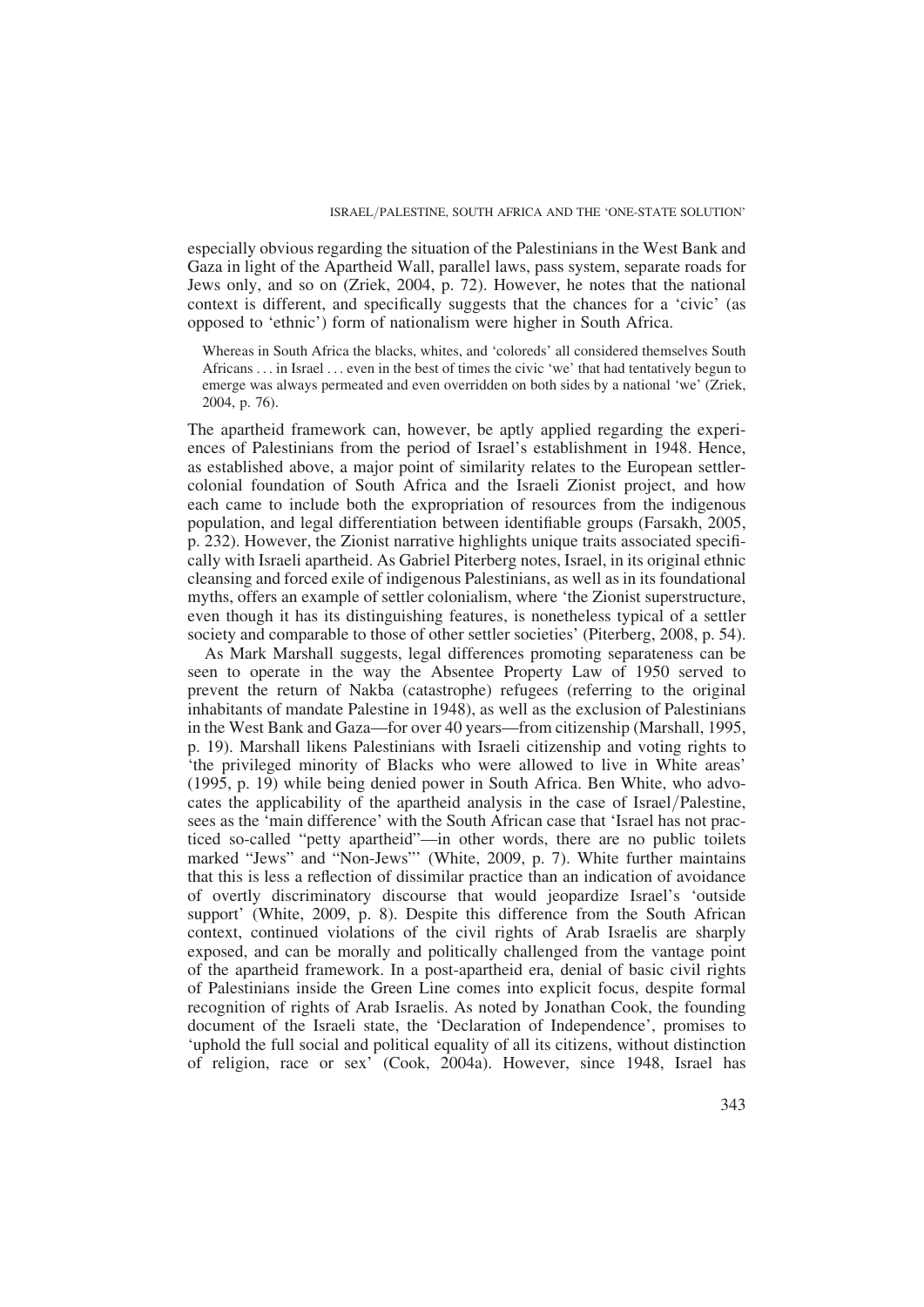maintained its 'emergency status' inherited from the British mandate government. In a condition of martial law, Palestinians are treated as suspected terrorists, and apartheid conditions are normalized despite the rhetoric of legal democracy. A series of specific laws and practices instituted in the name of 'security' apply specifically to those suspected of 'terrorism'. These laws include administrative detention, where imprisonment of Palestinians without charges is common, creating a political climate of constant threat of incarceration, wiretapping, and censorship.

Apartheid is also manifest in an absence of law in some areas of civil life. For example, Israel has not enshrined freedom of speech into law. Instead, under an emergency regulation, the Press Ordinance of 1933, also inherited from the British mandate period, the government can arbitrarily close down news media, a measure used repeatedly against Arabic media (Cook, 2004a). Regarding education, on the grounds that Arabs and Jews speak two different languages and have distinct cultures, and are largely geographically segregated, Israel has two educational systems until university entry. There are also two systems in terms of educational resources. Arab students according to 2004 data comprised onethird of the total school population, but their schools received only 7% of the education ministry budget. A 2001 Human Rights Watch report found that systematic discrimination in education occurred in Israel against Palestinian children (Human Rights Watch, 2001). This formally segregated system nominally ends with integration among Arab and Jewish students at the college and university level. However, Palestinian students in the post-secondary age group constitute about 25% of Israelis, but comprise only 8% of the university student population. Academic testing favours the Hebrew language over Arabic, using a point system that offers a higher value to Hebrew. Psychometric tests are also used for university admission, which have been demonstrated to include cultural references that bias them towards higher scores among Jewish students. There are also admissions interviews, which are conducted in Hebrew. Notably, these inherent biases against Arabic-speaking students were identified and corrected in 2003; this was later changed again, however, on the grounds that it was 'seen to be at the expense of Jewish children', who are expected to be the overwhelming majority in the post-secondary education system (Cook, 2004a).

More profound distinctions between Israel/Palestine and the South African contexts, however, are suggested by the Zionist project which attempted to exclude the indigenous Palestinian population entirely from the exclusively 'Jewish state'. Zionism, a political strategy to address western anti-Semitism here meaning anti-Jewish racism—through the establishment of an ethnically exclusive national capitalist state, saw no place for an Arab working class. As Leila Farsakh points out, Palestinian labour after 1948 was a minority of the workforce, in contrast to Black South Africans who constituted the majority of the labour force between 1913 and 1948 (Farsakh, 2005, p. 232– 33). Consequently, Labour Zionists excluded Palestinian labour (part of the mythical Zionist notion of a 'land for a people for a people without a land'), and constructed the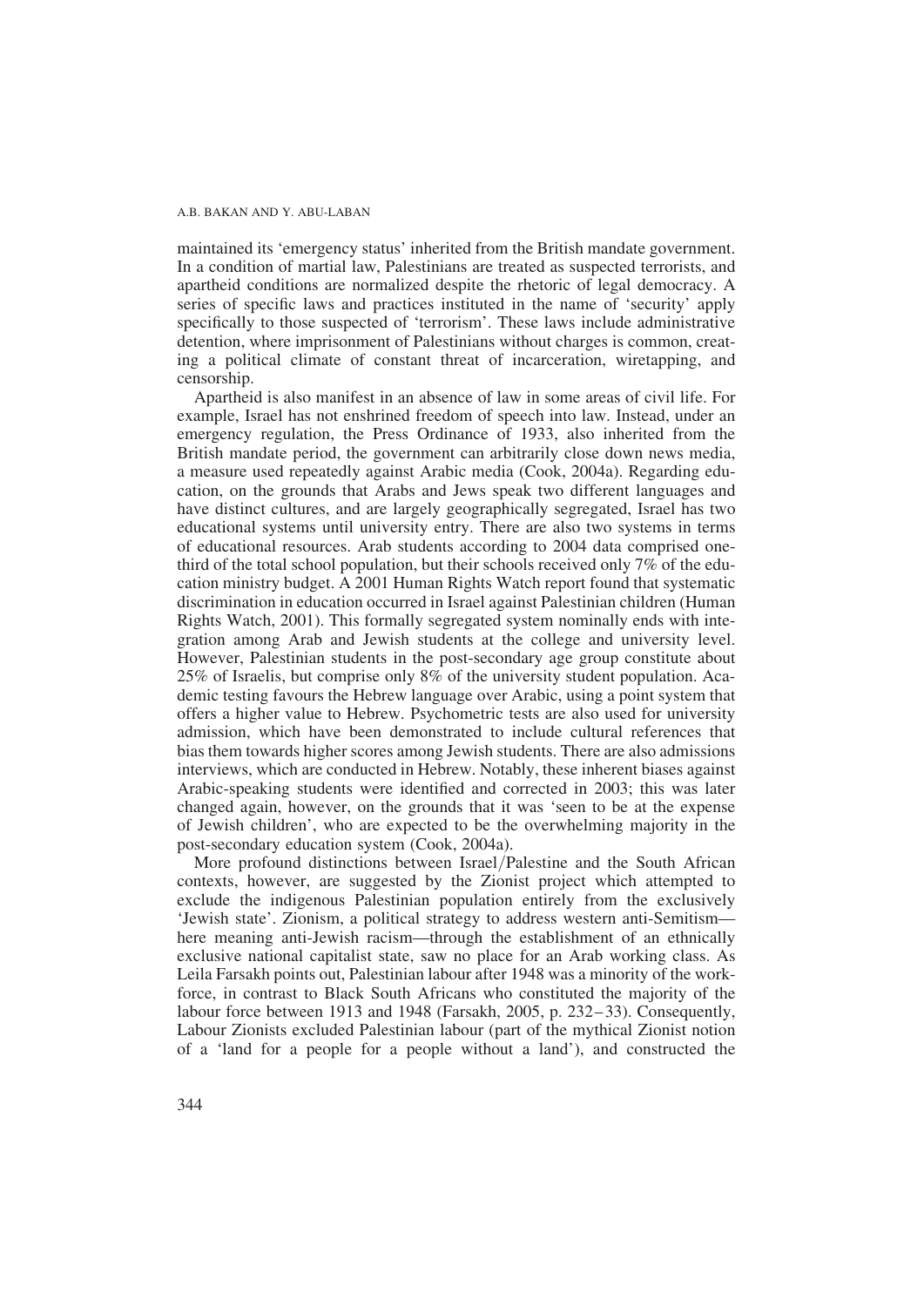collectivist tradition of kibbutzim on occupied land (Piterberg, 2008; Shafir and Peled, 2002 ).

Through the specific nature of Israeli apartheid, therefore, Palestinians were rendered a demographic minority in post-1948 Israel; in contrast, Black South Africans were the majority (Farsakh, 2005, p. 233). The strategic role of the Black working class in challenging South African apartheid, including the role of labour unions and strike action (Callinicos, 1992), is not matched in the Israel/Palestine context. These unique features combine with the fact that Zionism claims to be a progressive ideology in the west (even though it serves to advance a colonialist settler exclusivist practice). In addition to its symbolic 'collectivism' through labour Zionism, the post-World War II positioning of Zionist ideology in the west presents within a framework of claimed 'antiracism.' This is clearly different than the more widely recognized racist position presented by proponents of apartheid in South Africa. Israeli Zionism specifically is underpinned by a network in the west, particularly in the United States, (in both civil society and state organizations) that asserts an uninterrupted position of victimhood, typically claiming that any challenge to the Israeli state and its policies is tantamount to anti-Semitism (Finkelstein, 2003; Mearsheimer and Walt, 2007). The centrality of education, debate and a normalized atmosphere of discussion in assessing the apartheid nature of Israel/Palestine is therefore heightened relative to the South African example.

## Strategic implications of the apartheid analysis

The preceding argument underlines both the empirical relevance and normative significance of the apartheid analysis regarding Israel's policies toward Palestinians. A focus on the entrenched discriminatory treatment of Palestinians within the Occupied Territories, inside the Green Line, and in the global diaspora—indicates the commonalities of a population dispersed by decades of colonial occupation. Moreover, framing Israel as a specifically apartheid state suggests a challenge not only to Israel's racialized policies and practices, but also to the mythologized idea of 'Israel' portrayed in the dominant Zionist narrative in post-World War II western ideology.

In a post-apartheid era, it is notable that many western governments are moving to accommodate demands of communities historically marginalized and racialized through colonial systems. In the US, the historic election of the first African-American president, Barack Obama, has been met with mass recognition of a moment of transition in the US polity, even if there is caution regarding the depth of the promises for change. In Australia, former Prime Minister Kevin Rudd's historic apology to Aborigines recognized the 'indignity and degradation' of a 60-year policy, ending only in 1970, of 'stealing' children from their families and placing them in dormitories or industrial schools where they endured oppressive and abusive practices (CNN, 2008). Conservative Prime Minister Stephen Harper, not known for his adherence to progressive or anti-racist policies, has been compelled to formally apologize to Canada's indigenous peoples for the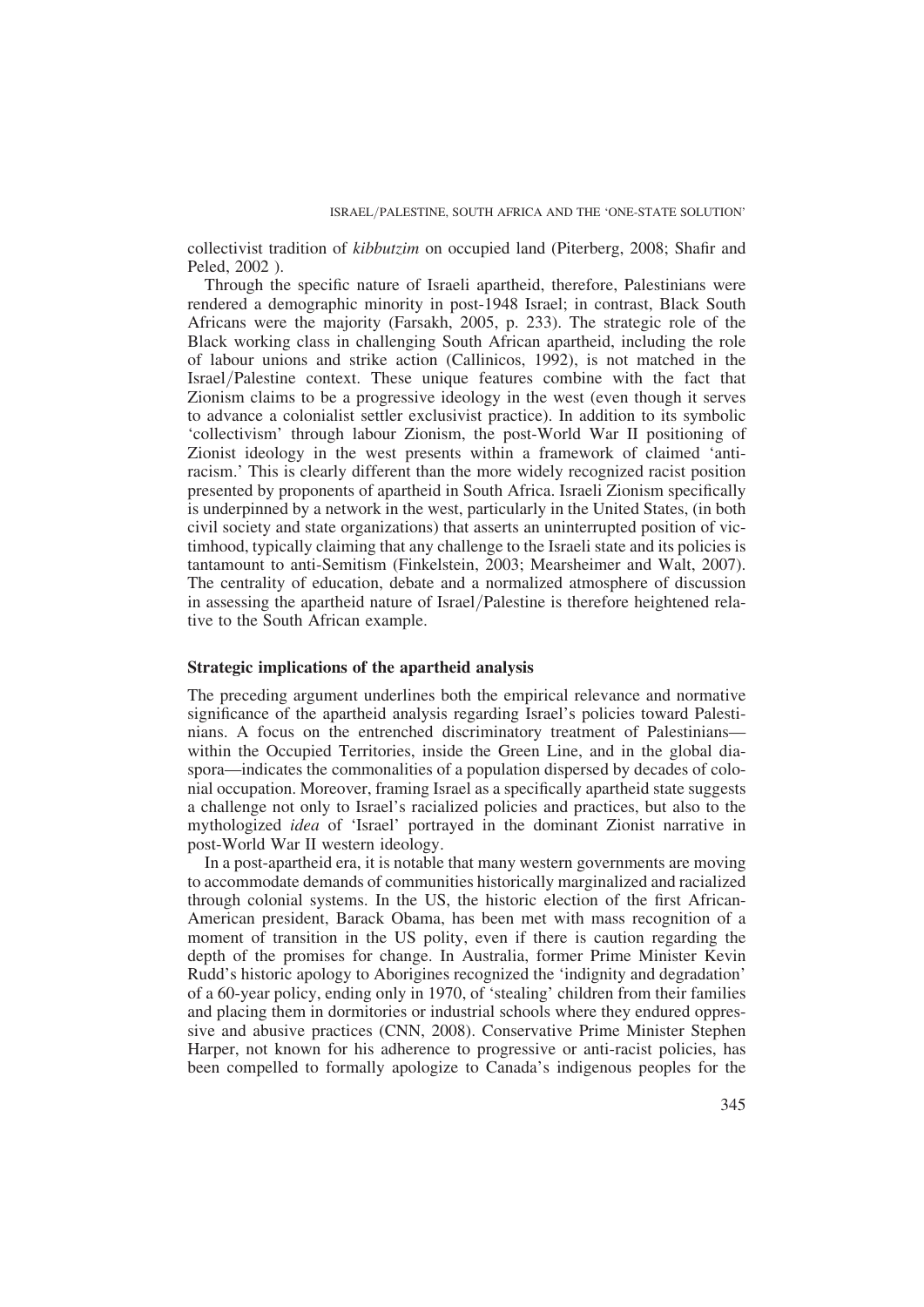apartheid-like treatment standardized in the Residential School system (CBC News, 2008). In 2008 the Canadian government formed the Indian Residential Schools Truth and Reconciliation Commission to address the legacy and implications of this policy.

However, this post-apartheid trend, regardless of its limitations, is starkly absent in Israel today. The current government of Israel, in fact, shows all the signs of moving in the opposite direction, towards a more entrenched commitment to the apartheid system in Israel. In January 2009, during the war on Gaza, current Israeli Deputy Prime Minister Avigdor Lieberman stated that Israel 'must continue to fight Hamas just like the United States did with the Japanese in the second world war'. He was referring to the two atomic bombs dropped on Nagasaki and Hiroshima (Gordon, 2009b). As Phyllis Bennis (2009) has noted, the last election in Israel marks a notable turn to the right. By June 2010 there were new efforts to pass legislation in the Israeli Knesset that would criminalize Israelis (as well as non-Israelis) who advocate for a boycott, potentially making resistance to these trends even more difficult.

Palestinians, or 'Israeli Arabs', are treated almost exclusively as a 'demographic threat', a risk to the domination of the Jewish majority because of larger average family size. In 2003, then Finance Minister and now Prime Minister Benyamin Netanyahu, was quoted in the Israeli daily *Ha'aretz*, stating, 'If there is a demographic problem, and there is, it is with the Israeli Arabs who will remain Israeli citizens'. The report also noted Netanyahu's assurance that the 'Declaration of Independence said Israel should be a Jewish and democratic state, but to ensure the Jewish character was not engulfed by demography, it was necessary to ensure a Jewish majority' (Benn and Alon, 2003).

There is hence a polarization between the global positioning of the Israeli state and the Zionist ideology in the west that adopts an uncritical defence of that state, and the post-apartheid direction of many states and UN representatives. Donald Will suggests that Israeli and Palestinian activists (including progressive peace activists) face 'formidable challenges to working in effective coalitions' of the type that characterized South Africa (Will, 2007, p. 421). Indeed, despite certain concessions to anti-racist reforms, international pressure on Israel remains minimal and, where it is present, largely rhetorical. Israel's repeated violations of international law have not met with reprisal or limitation. A number of scholars have highlighted a major difference in the degree of support in the international community for challenging the South African apartheid system (including through sanctions and via the United Nations) in contrast to Israel (Will, 2007, p. 420; Farsakh, 2005, p. 237).

This disjuncture goes some way to explain the fraught context of debate suggested in the introduction to this article. Ian Urbina notes of American university campuses that the climate of debate regarding Israel/Palestine is distinctive (Urbina, 2002, p. 64). In order to advance a strategic anti-apartheid movement in the case of Israel/Palestine, a progressive, anti-racist deconstruction of the hegemonic role of Zionism is called for, as a necessary condition to extending solidarity with the Palestinian movement for self-determination and equal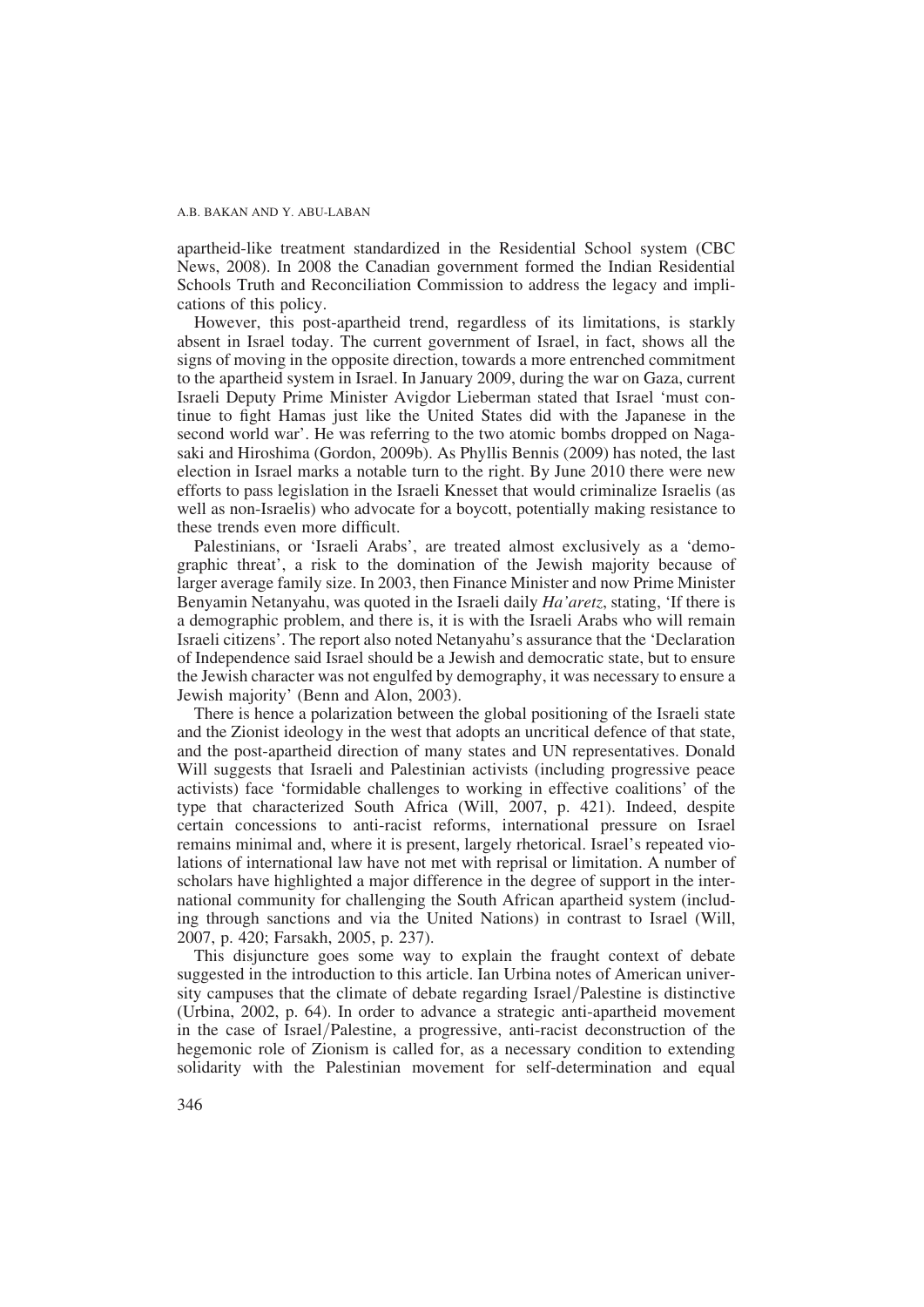rights. This solidarity is expressed most clearly in the example of the BDS movement (Abu-Laban and Bakan, 2009).

Emerging within a post-apartheid era, the vision of a single democratic state grounded in principles of democratic inclusion and equality can offer some hope and optimism in conditions that appear to be otherwise permanently mired in violent conflict. Omar Barghouti, a founding scholar in the BDS movement and also an advocate of the one-state solution, has advanced the strategic inspiration of BDS, not least as an alternative to the response of the NGO community. As he puts it, 'only by ending the occupation and apartheid can we get there. And, experience tells us, the most reliable, morally justifiable way to do that is by treating Israel as apartheid South Africa was, by applying various, contextsensitive and evolving measures of BDS against it' (Barghouti, 2008).

As George Bisharat notes, the 2005 BDS call of over 170 Palestinian civil society groups has articulated 'rights that are not easily accommodated within a two-state framework' (Bisharat, 2008, p. 29; Global BDS Movement). The issues being framed by many of those using the apartheid analogy are also difficult to meet through the two-state solution (Bisharat, 2008, p. 34). As Bisharat notes, the case for a one-state solution is a normative one. Put differently, it may presently be viewed as an 'ideal' vision, in light of the stated solutions posed by state actors in the region. Still, there is enough evident support and discussion of the one-state solution to lead some to ask: 'is the two-state solution dead?' (Sussman, 2004).

## **Conclusion**

The significance of the apartheid analysis is not only grounded in sound comparative political science as a methodology, but also in the potential it offers for advancing a movement of global solidarity and inspiring a movement for equality, peace and justice in the Middle East. Associated with the transformative vision of a single democratic state of all its citizens in the Middle East, a post-apartheid Israel/Palestine offers a normative stance that is both critical and optimistic, and has the potential to move from being marginal to one that is attractive to a wide layer of civil society advocates internationally. As such, the case for an apartheid analysis is about the value of the comparative method in relation to real world states, as well as expanding our collective political imagination when it comes to thinking about change in Israel/Palestine.

## Acknowledgements

This paper is part of a larger project focusing on the racial contract and Israel/ Palestine. Our thanks to David McDonald for helpful comments on an earlier version of this paper, as well as to the two anonymous reviewers for the journal for their constructive suggestions. Earlier versions were presented at the Canadian Political Science Association Annual Conference, Carleton University, Ottawa, Canada, 29 May 2009; and Israel/Palestine: Mapping Models of Statehood and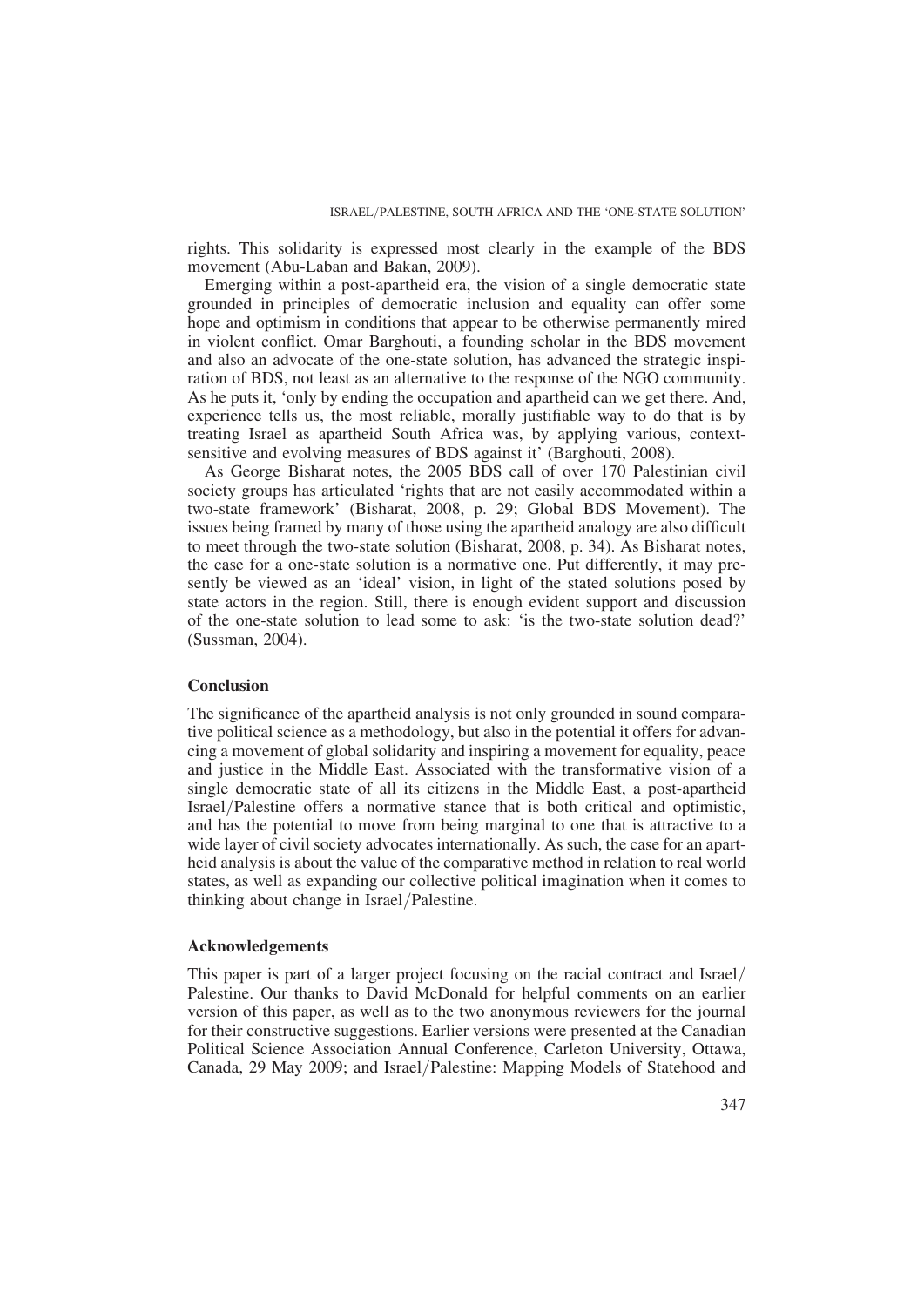Paths to Peace, sponsored by Queen's University and Osgoode Hall Law School, York University, Toronto, Canada, 23 June 2009.

### Notes

<sup>∗</sup>Department of Political Studies, Queen's University, Canada. Email: bakana@queensu.ca.

- ∗∗ Department of Political Science, University of Alberta, Canada. Email: yasmeen@ualberta.ca.
- 1. For the purposes of clarity, in a series of articles on the subject of Israel/Palestine we have identified our positioning as authors. Specifically, Bakan is of Jewish background, and Abu-Laban is part of the Palestinian diaspora (Abu-Laban and Bakan, 2008, p. 639).
- 2. These conferences include: Israel/Palestine: Mapping Models of Statehood and Paths to Peace, York University, Toronto, Ontario, Canada (22–24 June 2009); One State for Palestine/Israel: A Country for All its Citizens?, University of Massachusetts, Boston, Massachusetts, US (28–29 March 2009); Reenvisioning Israel/Palestine, an International Conference organized by The Middle East Project of the Democracy and Governance Programme, Human Sciences and Research Council, Cape Town, South Africa (12–14 June 2009); and Challenging the Boundaries: A Single State in Palestine/Israel (17–18 November 2007), SOAS, London, UK.
- 3. In some accounts, apartheid is considered to have ended in South Africa in 1994, with the first general election utilizing a universal franchise; in others the ending is rooted in developments from 1990 (including lifting the ban on the African National Congress, and the release of Nelson Mandela from prison).

### References

- Abu-Laban, Y. and Bakan, A.B. (2008), 'The Racial Contract: Israel/Palestine and Canada', Social Identities, 14(5), pp. 637–660.
- Abu-Laban, Y. and Bakan, A.B. (forthcoming, 2010), 'The "Israelization" of Social Sorting and the "Palestinianization" of the Racial Contract: Reframing Israel/Palestine and the War on Terror', in: E. Zureik, D. Lyon and Y. Abu-Laban (eds), Surveillance and Control in Israel/Palestine: Population, Territory, and Power (London: Routledge).
- Abu-Lughod, I. and Abu-Laban, B. (eds) (1974), Settler Regimes in Africa and the Arab World: The Illusion of Endurance (Wilmette, IL: Medina University Press International).
- Abunimah, A. (2005), One Country: A Bold Proposal to End the Israeli-Palestinian Impasse (New York: Metropolitan Books).
- Adam, H. and Moodley, K. (2005), Seeking Mandela: Peacemaking Between Israelis and Palestinians (Philadelphia: Temple University Press).
- Arrighi, G., John, S. and Saul, J.S. (1973), Essays on the Political Economy of Africa (New York: Monthly Review Press).
- African Legal Clinic, et al. (2009), 'Joint Statement of the Canadian Civil Society', http://clcdurbandispatches. blogspot.com/2009/04/canadian-labour-congress-durban.html.
- Amazon.com (2007), 'An Interview with President Jimmy Carter', http://www.amazon.com/Palestine-Peace-Apartheid-Jimmy-Carter/dp/0743285034.
- Bakan, A. and Abu-Laban, Y. (2009), 'Palestinian Resistance and International Solidarity: The Israeli State, the BDS Campaign and Hegemony', Race and Class, 51(1), pp. 29–54.
- Barghouti, O. (2008), 'Countering the Critics: The Boycott and Palestinian Groups', http://www.counterpunch. org/barghouti10212008.html
- Ben-Rafael, E. (2004), 'Where Stands Israel: Response to Daryl J. Glaser', Ethnic and Racial Studies, 27(2), pp. 310–316.
- Benn, A., Landau, D., Ravid, B. and Rosner, S. (2007), 'Olmert to Haaretz: Two-State Solution or Israel Done For', http://www.haaretz.com/news/olmert-to-haaretz-two-state-solution-or-israel-is-done-for-1.234201

Benn, A. and Alon, G. (2003), 'Netanyahu: Israel's Arabs are the Real Demographic Threat', http://www.haaretz. com/hasen/objects/pages/PrintArticleEn.jhtml?itemNo=373225

- Bennis, P. (2009), 'Israel: Rise of the Right', http://www.fpif.org/fpiftxt/5866
- Bisharat, G. (2008), 'Maximizing Rights: The One-State Solution to the Palestinian-Israeli Conflict', Global Jurist, 8(2), http://www.bepress.com/gj/vol8/iss2/art1.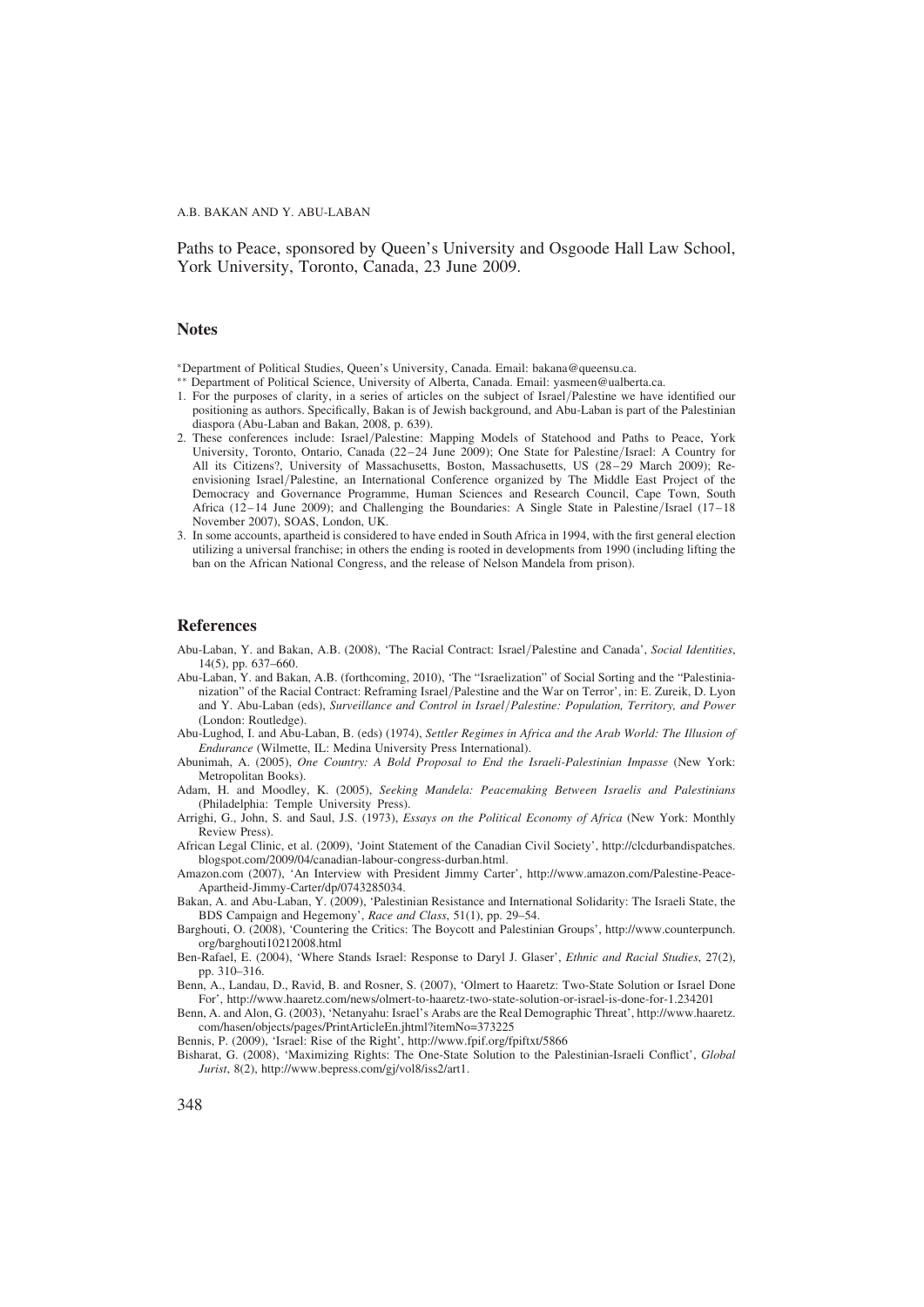- BNC (Palestinian Boycott, Divestment and Sanctions National Committee) (2009), 'United Against Apartheid, Colonialism and Occupation: Dignity and Justice for the Palestinian People', Palestinian Civil Society's Strategic Position Paper for the Durban Review Conference, April 20–24 2009, Geneva.
- Bond, P. (2001), Against Global Apartheid: South Africa Meets the World Bank, IMF and International Finance (Cape Town: University of Cape Town Press).
- Bond, P. (2004), 'South Africa and Global Apartheid: Continental and International Policies and Politics', Nordiska Africainstutet, Discussion Paper 25.
- Brockmann, Father M. d'Escoto (2008), 'Statement of the President of the United Nations General Assembly', http://www.bdsmovement.net/?q=node/221.
- Callinicos, A. (ed.) (1992), Between Apartheid and Capitalism: Conversations with South African Socialists (London: Bookmarks).
- Citizenship and Immigration Canada (2009), 'Minister Kenney Issues Statement on "Israeli Apartheid Week"', http://www.cic.gc.ca/english/DEPARTMENT/media/statements/2009/2009-03-03.asp
- CBC News (2008), 'PM Cites "Sad Chapter" in Apology for Residential Schools', http://www.cbc.ca/canada/ story/2008/06/11/aboriginal-apology.html
- Cliff, T. (2000), A World to Win: Life of a Revolutionary (London: Bookmarks).
- CNN (2008), 'Australia Apologizes to Aborigines', http://www.cnn.com/2008/WORLD/asiapcf/02/12/australia. aborgines/index.html#cnnSTCText
- Cook, J. (2004a), 'Democratic Racism (1)', Al-Haram Weekly, 698.
- Cook, J. (2004b), 'Democratic Racism (II)', Al-Haram Weekly, 699.
- Cook, J. (2006), Blood and Religion: The Unmasking of the Jewish and Democratic State (London: Pluto).
- Davis, U. (2003), Apartheid Israel: Possibilities for the Struggle Within (London: Zed Books).
- Dugard, J. (2008), 'Convention on the Suppression and Punishment of the Crime of Apartheid', http://www.un. org/law/avl/
- Dugard, J. (2009), 'Foreword', in: B. White (ed.), *Israeli Apartheid: A Beginner's Guide* (London: Pluto).

Falk, R. (2008), 'Situation of Human Rights in the Palestinian Territories Occupied Since 1967', United Nations General Assembly, Sixty-third Session, Item 67 (C) of the Provisional Agenda.

- Farsakh, L. (2002), 'Palestinian Labor Flows to the Israeli Economy: A Finished Story?' Journal of Palestinian Studies, 32(1), pp. 13–27.
- Farsakh, L. (2005), 'Independence, Cantons, or Bantustans: Whither the Palestinian State?' Middle East Journal, 59(2), pp. 230–245.

Finkelstein, N.G. (2003), Image and reality of the Israel-Palestinian Conflict (second edition) (London: Verso).

- Galabuzi, G. (2006), Canada's Economic Apartheid: The Social Exclusion of Racialised Groups in the New Century (Toronto: Canadian Scholars Press).
- Ginsburg, N. (2004), 'Globalization and Racism', in: V. George and R.M. Page (eds), Global Social Problems (Cambridge: Polity Press).
- Glaser, D.J. (2003), 'Zionism and Apartheid: A Moral Comparison', Ethnic and Racial Studies, 26(3), pp. 403–421.
- Global BDS Movement (2009), 'Boycott, Divestment and Sanctions for Palestine', http://www.bdsmovement. net/.

Goldberg, D.T. (2009), The Threat of Race: Reflections on Racial Neoliberalism (Maldon, MA: Blackwell).

- Goodenough, P. (2008), '"Apartheid" Israel, Islamophobia on the Agenda for the U.N. Racism Meeting', http:// www.cnsnews.com/public/Content/Article.aspx?rsrcid=39125
- Gordon, N. (2009a), 'Boycott Israel', The Los Angeles Times, 20 Aug, p. A, 23.
- Gordon, N. (2009b), 'Avigdor Lieberman, Israel's Shame', http://www.guardian.co.uk/commentisfree/2009/mar/ 25/avigdor-lieberman-binyamin-netanyahu-israel
- Harper, S. (2008), 'Prime Minister Stephen Harper's Statement of Apology', http://www.cbc.ca/canada/story/ 2008/06/11/pm-statement.html
- HaLevi, E. (2008), 'Haaretz Editor Refuses to Retract Israel Apartheid Statements', Arutz Sheva, http://www. israelnationalnews.com/News/News.aspx/123596.
- Hessel, S.F. (2010), 'Gaza Flotilla: Global Citizens Must Respond Where Governments Have Failed', http:// www.huffingtonpost.com/stephane-frederic-hessel/gaza-flotilla-global-citi\_b\_612865.html?view=print

Hicks, G. (1997), Japan's Hidden Apartheid: The Korean Minority and the Japanese (London: Ashgate).

- Human Rights Watch (2001), 'Second Class: Discrimination Against Palestinian Arab Children in Israel's Schools', http://www.violencestudy.org/a199
- Human Sciences Research Council of South Africa (2009), 'Occupation, Colonialism, Apartheid?: A Re-assessment of Israel's Practices in the Occupied Palestinian Territories Under International Law' (South Africa: HSRC).
- Inbar, E. (2006), 'Israel's Palestinian Challenge', Israel Studies, 12(4), pp. 823–842.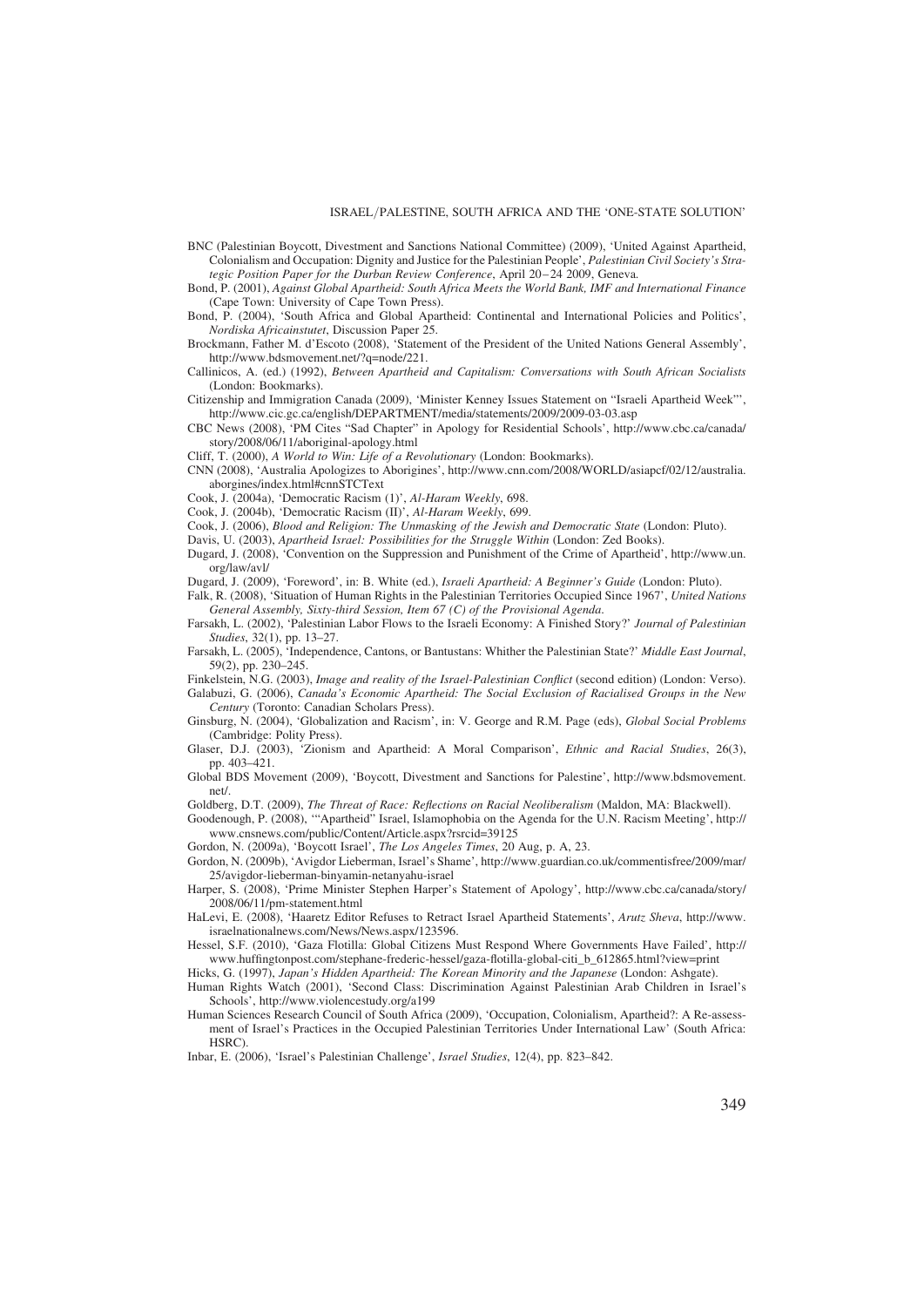Israeli Apartheid Week (IAW) (2009), http://apartheidweek.org/

Jackson, P. and Faupin, M. (2008), 'The United Nations' Role in Fighting Racism and Racial Discrimination', Ardent Review', 1(1), http://www.arts.ualberta.ca/~aadr/Documents/Peter%20Jackson%20and%20Mathieu% 20Faupin.pdf.

Jamjoum, H. (2009), 'Not an Analogy: Israel and the Crime of Apartheid', http://www.commondreams.org/view/ 2009/03/31-15.

Karmi, G. (2007), Married to Another Man: Israel's Dilemma in Palestine (London: Pluto Press).

Klein, N. (2009), 'Enough: It's Time for a Boycott of Israel', The Guardian, 10 Jan, p. 32.

Lentin, R. (2008), 'Introduction: Thinking Palestine', in: R. Lentin (ed.), Thinking Palestine (London and New York: Zed Books).

MacAllister, K. (2008), 'Applicability of the Crime of Apartheid to Israel', http://www.badil.org/al-majdal/2008/ summer/articles02.htm

Marshall, M. (1995), 'Rethinking the Palestine Question: The Apartheid Paradigm', Journal of Palestine Studies, 25(1), pp. 15–22.

- Marx, A.W. (1998), Making Race and Nation: A Comparison of South Africa, the United States and Brazil (Cambridge: Cambridge University Press).
- Massey, D.S and Denton, N.A. (1993), American Apartheid: Segregation and the Making of the Underclass and the Urban Underclass (Cambridge: Harvard University Press).
- McCarthy, R. (2010), 'Barak: Make Peace with Palestinians or Face Apartheid', http://www.guardian.co.uk/ world/2010/feb/03/barak-apartheid-palestine-peace

McGreal, Chris (2006), 'Worlds Apart', http://www.guardian.co.uk/world/2006/feb/06/southafrica.israel

Mearsheimer, J.J. and Walt, S.M. (2007), The Israel Lobby and US.

Foreign Policy (Toronto: Viking Canada).

Migdal, J.S. (2001), Through the Lens of Israel: Explorations in State and Societ (Albany: State University of New York Press).

Mills, Charles (1997), The Racial Contract (Ithaca: Cornell University Press).

NP Editor (2009), 'Michael Ignatieff: Israel Apartheid Week and CUPE Ontario's anti-Israel Posturing Should be Condemned', http://network.nationalpost.com/np/blogs/fullcomment/archive/2009/03/05/michael-ignatieffisrael-apartheid-week-and-cupe-ontario-s-anti-israel-posturing-should-be-condemned.aspx

Pateman, C. and Mills, C. (2007), Contract and Domination (Cambridge, UK: Polity Press).

Peberdy, S. and Crush, J. (2007), 'Histories, Realities and Negotiating Free Movement in Southern Africa', in: A. Pécoud and P. de Guchteneire (eds), Migration Without Borders: Essays on the Free Movement of People (Paris and New York: United Nations Educational, Scientific and Cultural Organization and Berghahn Books).

Piterberg, G. (2008), The Returns of Zionism: Myths, Politics and Scholarship in Israel (London: Verso).

- Podur, J. (2009), 'A Response to Ignatieff on Israeli Apartheid Week', http://www.rabble.ca/news/replyignatieff-israeli-apartheid-week
- Pollak, J.B. (2009), The Kasrils Affair: Jews and Minority Politics in Post-Apartheid South Africa (South Africa: University of Capetown Press).
- Rebick, J. and Sears, A. (2009), 'Memo to Jason Kenney: Criticism of Israel is not anti-Semitism', http://www. rabble.ca/news/memo-minister-kenney-criticism-israel-not-anti-semitism
- Reuters (2009), 'Canada to Skip UN Racism Conference due to Expected Anti-Semitism', http://www.haaretz. com/news/canada-to-skip-un-racism-conference-due-to-expected-anti-semitism-1.237859
- Richmond, A.H. (2004), Global Apartheid: Refugees, Racism, and the New World Order (Toronto: Oxford University Press).

Rodinson, M. (1973), Israel: A Colonial-Settler State? (New York: Pathfinder).

- Rome Statute of the International Criminal Court (1998), Final Act of the United Nations Diplomatic Conference of Plenipotentiaries on the Establishment of an International Court, http://untreaty.un.org/cod/icc/statute/ finalfra.htm, (Accessed April 26 2009).
- Said, E. (1999), 'The One State Solution', http://www.nytimes.com/1999/01/10/magazine/the-one-state-solution. html
- Shafir, G. and Peled, Y. (2002), Being Israeli: The Dynamics of Multiple Citizenship (Cambridge: Cambridge University Press).
- Shepherd, D. (2009), 'Democracy in South Africa: Examining the Heritability of a Debate', Politikon, 36(2), pp. 289–313.
- Sussman, G. (2004), 'Is the Two-State Solution Dead?' Current History (January), pp. 37–42.
- Tilley, V. (2005), The One-State Solution: A Breakthrough for Peace in the Israeli-Palestinian Deadlock (Ann Arbor: University of Michigan Press).
- Urbina, I. (2002), 'The Analogy to Apartheid', Middle East Report, 223, pp. 58–64.